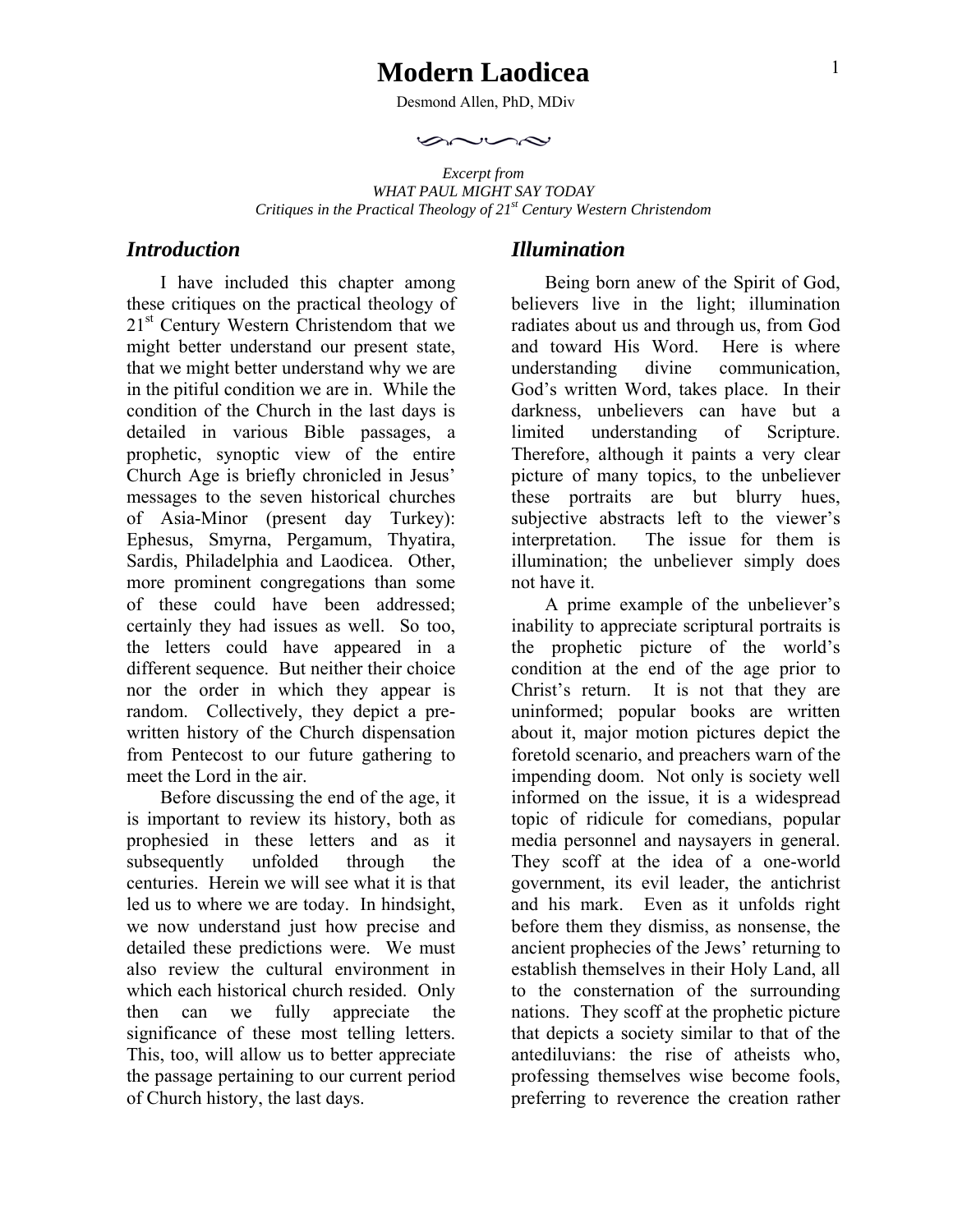than the Creator, the general approval of homosexuality; a covetous malignant society with a seared conscience; proud, disobedient boasters, argumentative, murderous, haters of God; and inventors of evil things, in a world where knowledge would be increased.

Neither can the unbeliever fully comprehend the predictions concerning the condition of the Church in the last days. Although clearly articulated, to the unbeliever these prophecies are nothing but subjective abstracts. However, for the believer, the gift of illumination brings these portraits into focus, so that we, as believers in the  $21<sup>st</sup>$  Century, can clearly see that the last days are upon us. In this chapter we review the foretold, historic journey of the Church from Pentecost to Christ's return, and the condition in which we should expect it to be in these last days.

### *His character & His promises*

As we read these letters, take note of two specific details concerning our Lord: the characterizations by which he identifies himself and the promises he makes to the victorious. He describes himself differently and makes different promises to each church. His self-described characteristics are specifically chosen to identify with the particular, historic and prophetic environment of each church. Furthermore, there exists an interesting progression in the promises as they symbolically restore the victors, in each church, to the original intention God had in store for humanity before the fall. We will also note that of the seven, only Smyrna and Philadelphia receive praise without rebuke, while Sardis and Laodicea are almost entirely censured. Ephesus, Pergmum and Thyatira are praised for some things and condemned for others.

### *To the church in Ephesus*

*Unto the angel of the church of Ephesus write;* 

*These things saith he that holdeth the seven stars in his right hand, who walketh in the midst of the seven golden candlesticks; I know thy works, and thy labour, and thy patience, and how thou canst not bear them which are evil: and thou hast tried them which say they are apostles, and are not, and hast found them liars: And hast borne, and hast patience, and for my name's sake hast labored, and hast not fainted.* 

*Nevertheless I have somewhat against thee, because thou hast left thy first love. Remember therefore from whence thou art fallen, and repent, and do the first works; or else I will come unto thee quickly, and will remove thy candlestick out of his place, except thou repent.* 

*But this thou hast, that thou hatest the deeds of the Nicolaitanes, which I also hate. He that hath an ear, let him hear what the Spirit saith unto the churches; To him that overcometh will I give to eat of the tree of life, which is in the midst of the paradise of God (Rev. 2:1-7).* 

To this assembly in Ephesus, who had lost their first love He is *"he that holdeth the seven stars in his right hand, who walketh in the midst of the seven golden candlesticks,"* an obvious indication of his devotion to them and their security in Him, despite their lack of fervor toward him. The victorious are promised, *"to eat of the tree of life, which is in the midst of the paradise of God."* After Adam's disobedience, God placed the cherubim to guard this tree; here, symbolically, the original intention is restored.

*Ephesus, the historic city*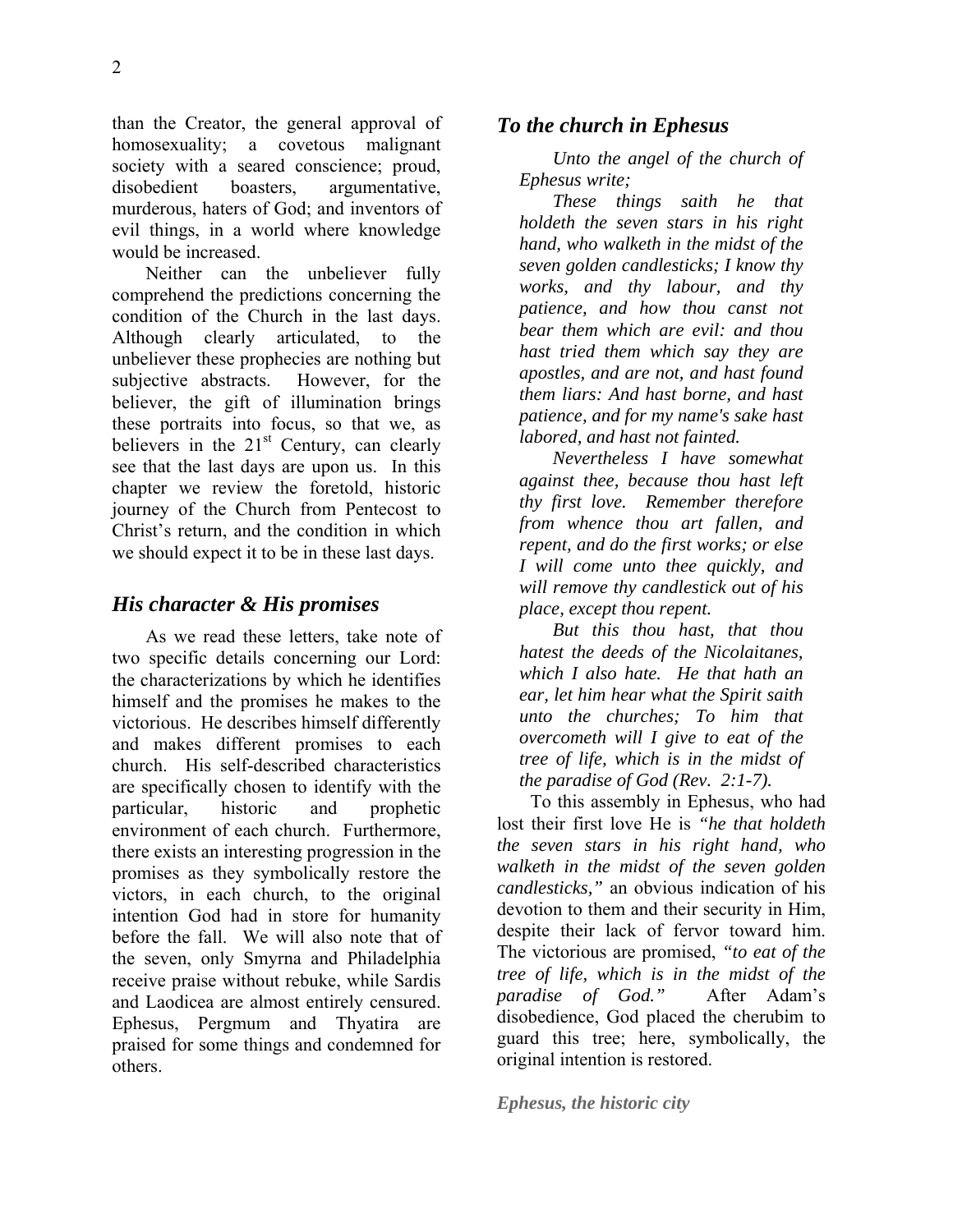Just as numbers are important to biblical interpretation, so too are names. This is especially true when the name is chosen or singled out by God, such as Abraham, Sarah, John the Baptist and, of course, Jesus himself *(e.g. Gen. 17:5, 15; Lk. 1:13; Mt. 1:25).* Each was chosen for a specific meaning, a specific connotation it set forth. Ephesus means "the Desirable One." At the time of The Revelation, Ephesus was the wealthiest and greatest city in the province. Often referred to as the Light of Asia, it was a flourishing commercial seaport, the home of famed annual gaming events, and the geographical center of the Roman Empire.

The famous geographer Strabo, referred to Ephesus as the Market of Asia. Although Pergamum was the official seat of government for the province, Ephesus was the unofficial capital. Located on the banks of the Cayster River along the Aegean Sea, Roman governors often held court at Ephesus and, by statute, a new proconsul had to enter his new domain through this, the Gateway to Asia. As such, Ephesus held the political distinction of being a self-governing, free city, thereby excused from the usual oppressive garrison of troops. For all travelers, Ephesus was the highway to Rome. Years later, when Christians were being taken from Asia to serve as lion fodder in the coliseums, Ignatius called Ephesus the Highway of the Martyrs.

Ephesus was also the center for magic arts and the worship of Artemis, or Diana.<sup>1</sup> Although it was home to several famous temples, erected in honor of various Roman Emperors, the Temple of Diana was its pride. Nearly 10,000 square feet, with 120 elaborate columns climbing 60 feet to the ceiling, it was one of the most sacred shrines of the ancient world and considered

1

one of its seven wonders. Curiously, this goddess of the moon, fertility, life, and the outdoors (who they believed had fallen from heaven), was represented by an unattractive, squat, black, many-breasted figure that, nevertheless, was revered, and held precious throughout this stronghold of pagan superstition. This pagan religion played a vital part in the local economy. Travelers came from all over the world to buy Ephesian letters, amulets, and charms, which they believed could cure sickness, make fruitless wombs give birth, and generally bring success to any venture.

It was this economy that Paul had disrupted with his preaching *(Acts 19:23- 41)*. 2 He had so many converts that local merchants, sellers of religious trinkets, realized they might be in danger of losing considerable income. Thus, a ruckus erupted.

Similar to the cities of refuge for accused or guilty Israelites, the Temple of Diana was considered a safe haven for all criminals. Once a criminal reached the temple compound he could claim the right of asylum. Also housed within the temple were hundreds of prostitutes, considered sacred temple priestesses. As one can imagine, being the center of this pagan cult, as well as a haven for criminals and prostitutes, Ephesus was a notoriously evil place known for its crime and immorality. Later generations would think of Ephesus as the Vanity Fair of the ancient world.

Many have pointed out that Ephesus was a most unpromising soil for sowing the seed of Christianity. Yet it was here that Christianity had some of its greatest triumphs. Paul had founded the local church. Aquila, Priscilla and Apollos had labored here *(Acts 18:19, 24, 26; 19);* 

<sup>&</sup>lt;sup>1</sup> Artemis is the Greek name and Diana the Roman name for the same deity.

<sup>&</sup>lt;sup>2</sup> Although the city no longer exists, archaeologists have discovered the ruins of the great theater that housed the riot in Acts 19.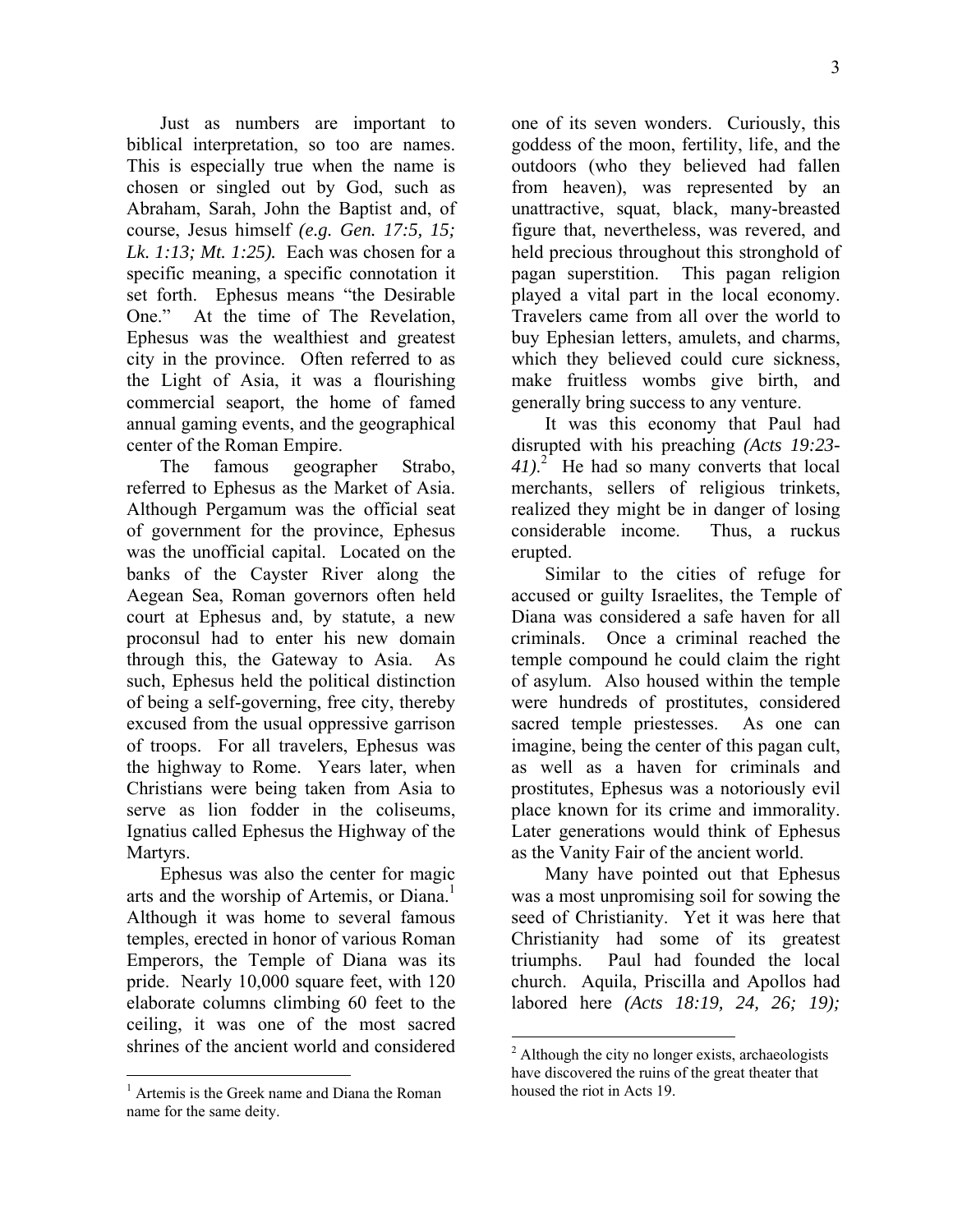Timothy had served as a bishop, and later, even John himself, after returning from exile, spent the last years of his life as its bishop. Ephesus had become a popular center of Christianity, as well as Diana worship.

An old ploy of Satan is to infiltrate and seduce. He tried it time and again with Israel and has continued to utilize this strategy with the Church. This tactic was exercised in Ephesus as well. However, doubtless due to their strong theological foundation, the church remained unscathed. Thus, Jesus commends them for having *"tested those calling themselves apostles, but they are not and you found them liars."*

Paul had warned these same Ephesians that after he departed grievous wolves would enter among them, not sparing the flock *(Ac.20:29)*. Centuries later, Tertullian and Jerome spoke of a work, written by a presbyter of Ephesus, which claimed to be a canonical history of the acts of Paul. John had condemned this work and accused its author of heresy. Other wolves came as well, and in various sorts. Some were envoys of the Jews who had followed Paul about, hoping to entangle Christians in the Law. Some taught that Christians could turn their liberty into a license for licentious behavior. Some were professional beggars, taking advantage of Christian charity. Located in the center of crime and immorality, the Church at Ephesus was especially prone to such deceivers.

Jesus praised them for their discernment and condemnation of the Nicolaitans: *"But this you have, that you hate the works of the Nicolaitans, which I also hate.*" Some believe the Nicolaitans<sup>3</sup> were followers of Nichas, whom Hippolytus identified as Nicolaus who had been one of the seven deacons to serve tables in Jerusalem, but had departed from

1

correct doctrine. Others believe this sect merely took his name to associate themselves with apostolic authority. Irenaeus described them as living lives of unrestrained indulgence. Others spoke of them as shameless, in uncleanness. Clement said they "abandon themselves to pleasure like goats . . . leading a life of selfindulgence." However, he defended Nicolaus, arguing that his followers had perverted his teaching that "the flesh must be abused." By this Nicolaus meant the body must be kept under control; but the heretics, Clement explained, had distorted this to mean the flesh can be used as shamelessly as a man wishes. Regardless of their origin, the Nicolaitans were an early sect of licentious heretics who claimed to be Christians, yet led ungodly, immoral lives.

The Ephesian believers condemned the Nicolaitans, as well as all other false teachings. However, despite their sound doctrine, the Ephesians had a significant problem. They had lost their fervor for the Lord. They were well versed in the Scriptures, doctrinally sound, and had all the appearance of holiness. They hated immorality, and fought against the heresy of seditious teachers, diligently scrutinizing every one of them. But their hearts had grown cold. It had been a long time since they had earnestly thanked the Lord for His blessings. It had been even longer since they had fallen prostrate before Him, broken from the awesome reality of their own sinful nature in the face of His righteousness. Therefore, to them Jesus said, *"Remember, therefore, from where you have fallen and repent and do the first works. Otherwise, I am coming to you and I will move your lampstand out of its place, unless you repent."* Evidently, the historical Ephesus failed to heed this warning, for neither the city nor the church continues to exist. Perhaps the ancient

<sup>&</sup>lt;sup>3</sup> See comments on the church of Pergamum.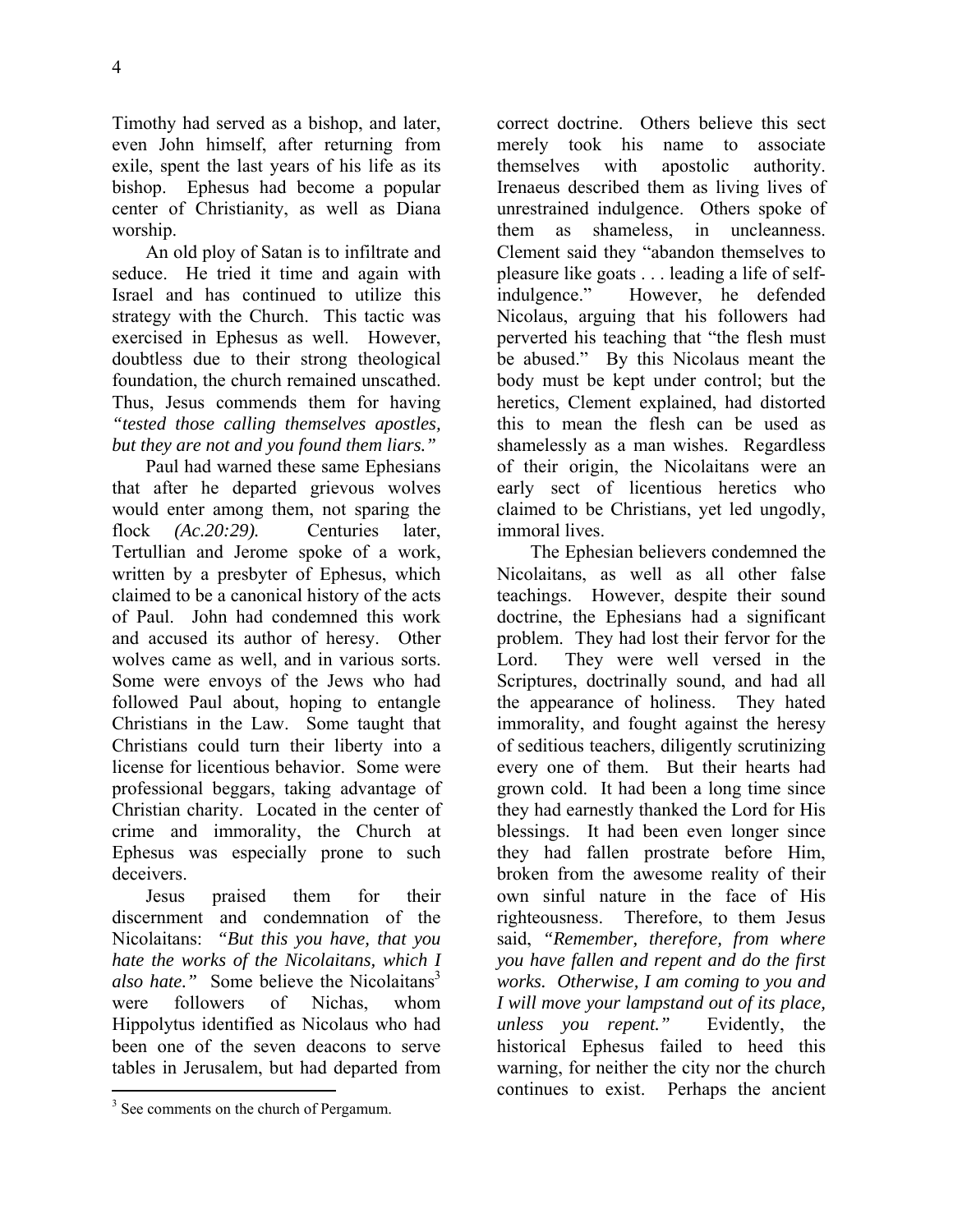proverb of the hard hearted is applicable: *"He that, being often reproved, hardens his neck, shall suddenly be destroyed, and that without remedy" (Prov. 29:1).*

### *The prophetic portrait of the church in Ephesus*

As for the prophetic view of Church history, as the years passed, Ephesus proved to represent the Church during the first and early second centuries. Even after the death of the apostles the pristine  $1<sup>st</sup>$ Century Church continued to preserve the sound doctrine they had learned from them. But throughout the empire, the Church had slowly lost its enthusiasm, had grown lackluster, had simply lost its zeal. In time, this doctrinally pure, but evangelistically complacent, early Church transformed into the persecuted and martyred Church of the next few centuries, which is represented by the church at Smyrna.

#### *To the church in Smyrna*

*And unto the angel of the church in Smyrna write;* 

*These things saith the first and the last, which was dead, and is alive; I know thy works, and tribulation, and poverty, (but thou art rich) and I know the blasphemy of them which say they are Jews, and are not, but are the synagogue of Satan. Fear none of those things which thou shalt suffer: behold, the devil shall cast some of you into prison, that ye may be tried; and ye shall have tribulation ten days: be thou faithful unto death, and I will give thee a crown of life.* 

*He that hath an ear, let him hear what the Spirit saith unto the churches; He that overcometh shall not be hurt of the second death (Rev. 2:8-11).* 

To Smyrna, once an important ancient city that had virtually died out but had returned to life, and was now the home of martyrs, He is the one *"which was dead, and is alive."* But that is not all, Smyrna proudly supported municipal rivalries and its citizens aspired to be in the "who's who" of local society. To them, the Lord proclaimed, He is "*the first and the last."* He is the ultimate "who's who," all others pale in comparison. The victors of Smyrna are promised they *"shall not be hurt of the second death."* Due to Adam's disobedience, death has passed upon all men; here, symbolically, the originally intended eternal life is restored.

#### *Smyrna, the historic city*

Also a city of distinction, even rivaling Ephesus in politics, religion, and culture, Smyrna was a famed seaport located north of Ephesus on a gulf of the Aegean Sea. While Ephesus may have been the Market of Asia, Smyrna was considered the Ornament, the Flower of Asia. Ramsay called it the City of Life and Lucian said it was the fairest of the cities of Ionia. This city of culture, boasting a large public library, a theater, and a stadium for games, it prided itself as the birthplace of Homer.

The heart of the city cuddled the end of a long, narrow bay providing a naturally safe harbor for war and merchant ships alike. Thus, Smyrna was the primary siti of trade for the Hermus Valley. The broad, paved streets of the beautiful metropolis sprawled through the foothills to the Pagos—a summit sporting several temples, each dedicated to a different god: Cybele, Zeus, Apollo, Nemesis, Tiberius, Aphrodite and Asclepios. Leading across the Pagos, from the Temple of Zeus to the Temple of Cybele, like a necklace around the crown, was the celebrated street of gold, which inspired many to call Smyrna, the Crown of Asia.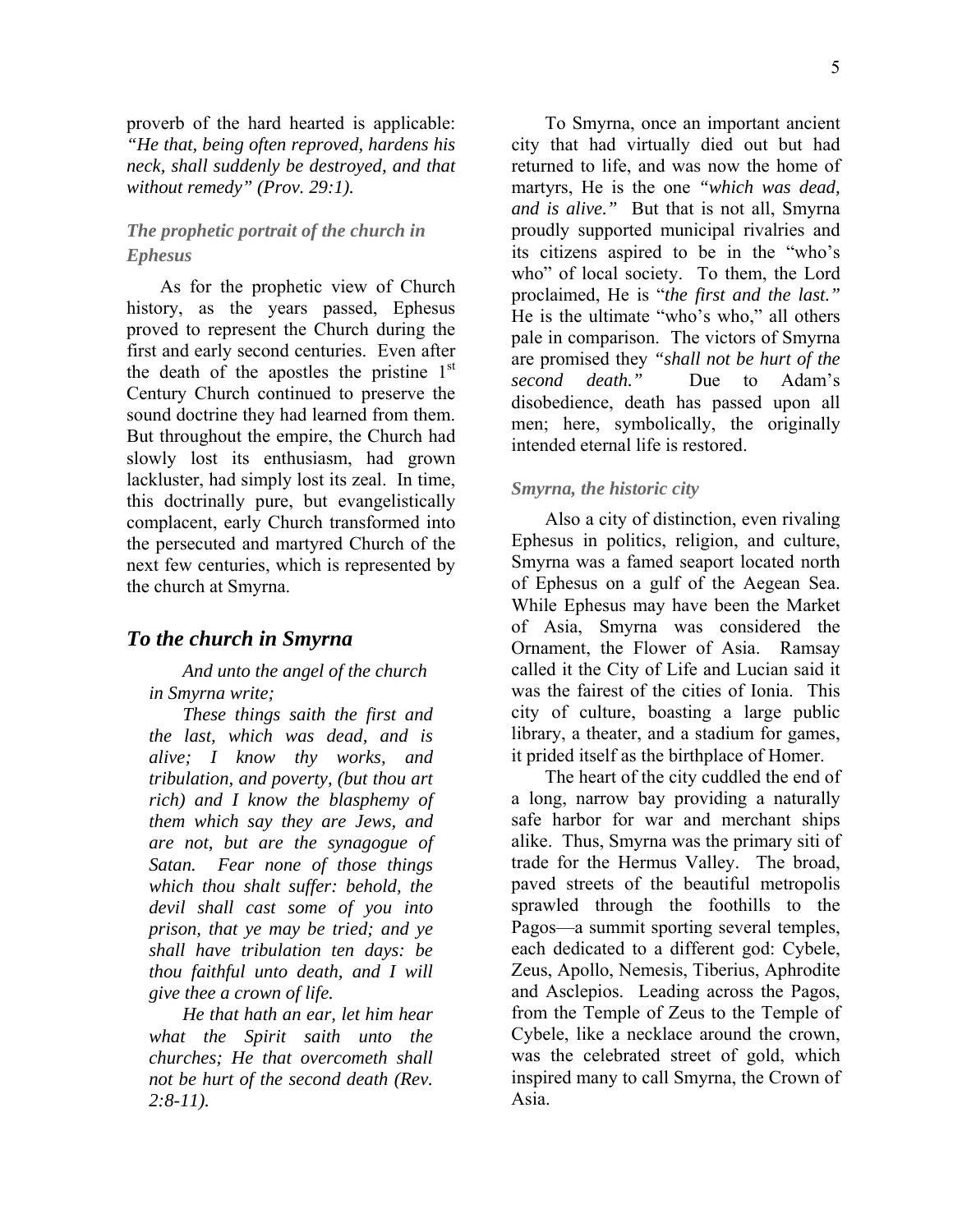Like Ephesus, Smyrna was a free citystate. In 195 BC, it became the first city in the world to build a temple to the goddess Roma. This had led to a longstanding friendship with Rome, so that, in AD 26, the city was granted the honor of erecting a temple to the Roman deity, Caesar Tiberius. Although the Temple of Tiberius made this a chief location for emperor worship, as long as citizens paid homage to the emperor, they were allowed to worship their own particular deity, something every group and working class had and each of which the city honored with a different holiday and feast.

If only the Christians had simply participated, even nominally, in emperor worship they would have been free to build a temple to their own god and would have easily blended in with the rest of the activities. No one in the city would have paid them any mind. However, and to their glory, this was not the case. The church at Smyrna refused to compromise. They would not participate in any of the feast days. They would not burn incense and they would not bow their knee to the emperor as a deity. Thus, they were persecuted.

The Jewish society of Smyrna was hostile toward the Christians as well. In AD 155, the Jews willfully participated in the martyrdom of Polycarp—the bishop of Smyrna, John's former student, and the angel, or messenger, to whom Jesus addressed this letter. One early account of the event explains that during the public games, a cry went up from the crowd, "Away with the atheists" (for this is what they called Christians who refused to worship the Roman deity), "let Polycarp be searched for."

The troops found him in the upper room of a building from which he could have easily escaped. But having already told his disciples of a dream in which he was burned alive, he calmly went with his captors. Before leaving, he requested an hour alone for prayer. His captors gave him two, marveling at the composure, piety, and the obvious innocence of this gray haired old man. Tradition tells us that some of these guards evidently converted to the faith.

On the way back to the city, the captain of the guard pleaded with Polycarp, asking him what harm there could be to say Caesar is lord, and to offer a sacrifice to save his own life? Polycarp responded that for him, only Jesus Christ was Lord. Tradition also has it that upon entering the stadium, Polycarp heard a voice from heaven telling him to "be strong and play the man." The governor offered him the choice of cursing the name of Christ and making sacrifice to Caesar, or death, to which Polycarp answered, "I have served him eighty-six years and he has done me no wrong. How can I blaspheme my King who saved me?" When the governor threatened to burn him, Polycarp replied,

You threaten me with the fire that burns for a time and is quickly quenched, for you do not know the fire which awaits the wicked in the judgment to come and in everlasting punishment. Why are you waiting? Come, do what you will.

As they tied him to the stake he said,

Leave me as I am, for he who gives me power to endure the fire, will grant me to remain in the flames unmoved even without the security you will give by the nails.

At this the crowd pressed in, tossing their sticks into the flame. It is then that Polycarp offered his now famous prayer.

O Lord God Almighty, Father of your beloved and blessed Child, Jesus Christ, through whom we have received full knowledge of you; God of angels and powers, and of all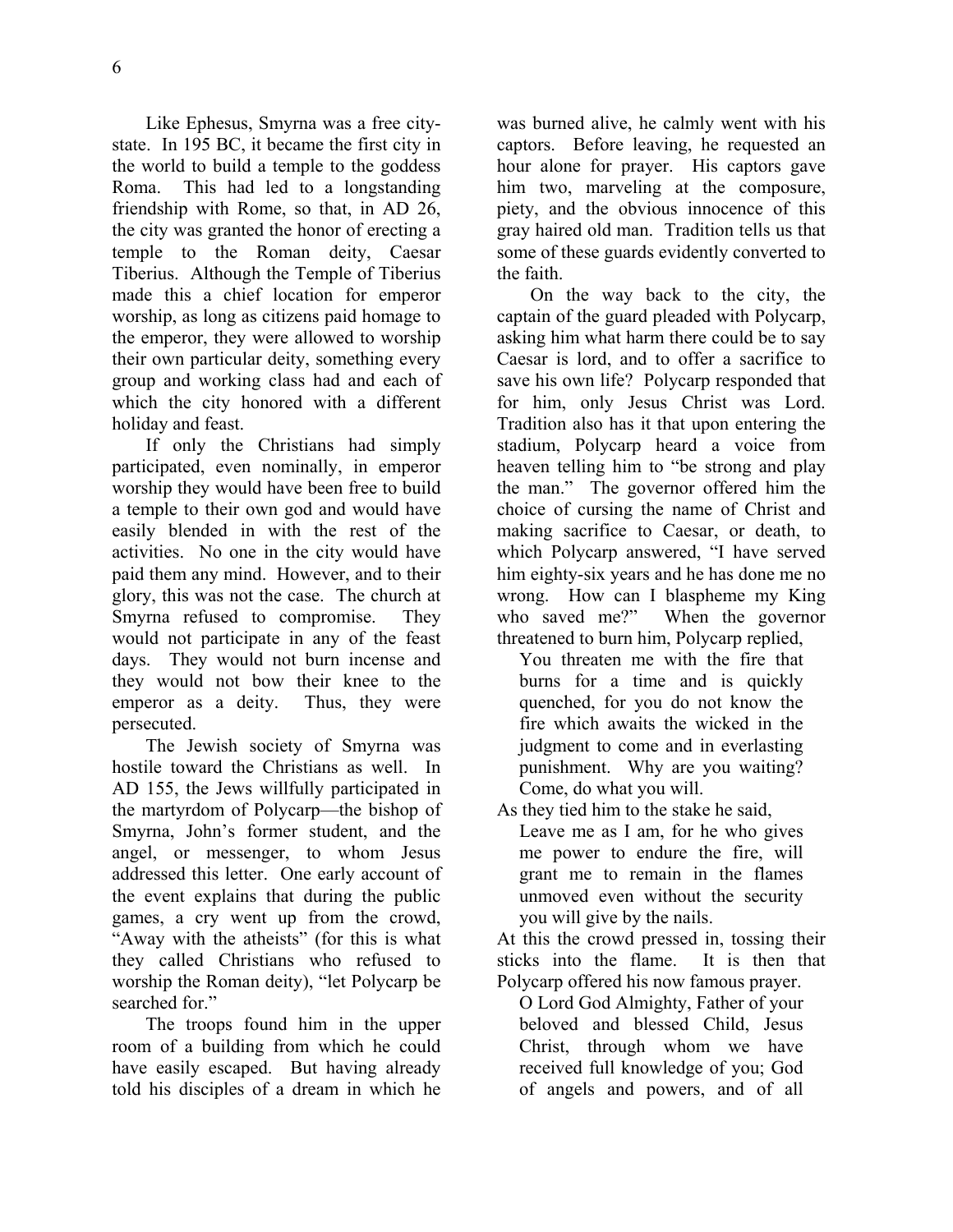creation, and of the whole family of the righteous, who live before you, I bless you that you have granted unto me this day and hour, that I may share, among the number of the martyrs, in the cup of your Christ, for the resurrection to eternal life, both of soul and body in the immortality of the Holy Spirit. And may I today be received among them before you, as a rich and acceptable sacrifice, as you, the God without falsehood and of truth, have prepared beforehand and shown forth and fulfilled. For this reason I also praise you for all things. I bless you, I glorify you through the eternal and heavenly High Priest, Jesus Christ, your beloved Child, through whom be glory to You with Him and the Holy Spirit, both now and for the ages that are to come. Amen.

The flames rose, but as they gathered intensity they began to flare out, arching about him so that he was not harmed. Seeing that he would not burn, at last the executioner reached up and stabbed him with his spear. In this account of the event, the volume of blood spewing from the wound quenched the fire, causing the crowd to marvel at the difference between them and the Christians.

Polycarp was not alone in his refusal to bow to Caesar as lord. The entire church of Smyrna denied his deity. Their failure to worship Caesar made it difficult for them to acquire even the small supply of daily necessities, for they were unable to find work with the idolatrous employers (each of whom demanded participation in pagan rituals). They were also subject to sudden and unprovoked attacks by the pagan mobs. During such attacks it was not unusual for believers to lose their possessions, their homes, and their businesses. It is for this reason the Lord encouraged them,

*I know thy works, and tribulation, and poverty, (but thou art rich) and I know the blasphemy of them which say they are Jews, and are not, but are the synagogue of Satan.* 

The term Smyrna is the equivalent of myrrh, a bitter sap used as an anesthetic, a holy ointment, an embalming element, and a perfume. When crushed, its aroma becomes stronger and even more pungent. As a desirable aroma its typical significance is referenced three times in connection with our Lord: at his birth (Mt.  $2:11$ ); at the cross (Mk. 15:23); and at his burial (Jn. 19:39). This, no doubt, speaks of the pleasing aroma of the entire body of our Lord's work and his suffering to complete it (Eph. 5:2; Ps. 45:8). Here, also it has typological significance, speaking to the pleasing aroma of this suffering church, toward which the Lord has not one complaint.

# *The prophetic portrait of the church in Smyrna*

Having comforted them with His knowledge of their plight, He then warned them of an even greater trouble they were about to incur,

*Fear none of those things which thou shalt suffer: behold, the devil shall cast some of you into prison, that ye may be tried; and ye shall have tribulation ten days.* 

Prophetically, this message to Smyrna represents the Church Age from the turn of the 1st century through the early part of the 4th century. During this time the Church suffered ten great persecutions at the hands of ten deviant Roman Emperors.4 To

<sup>&</sup>lt;sup>4</sup> In AD 64 the Church suffered severe persecution at the hand of Nero. But by the time of this writing, 95 - 100, Nero's reign had ended. Ten other Roman Emperors followed with similar practices: #1, 96 Domitian; #2, 98-117; Trajan; #3, 117-138 Hadrian;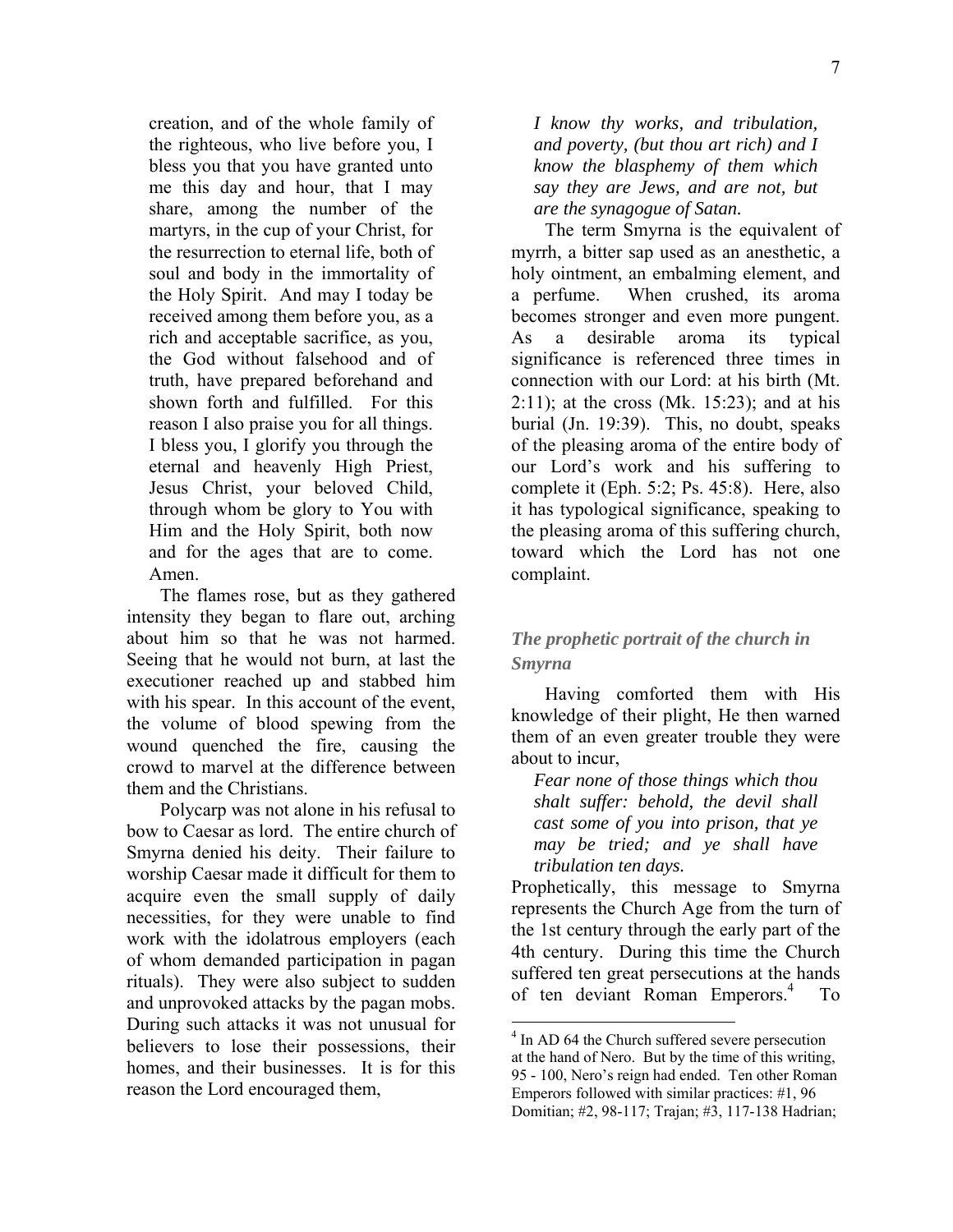justify these persecutions, six different charges were typically brought against the Christians.

- *Cannibalism,* because the sacrament of communion refered to the body and blood of Christ.
- *Orgies of lust,* because the common meal was called the love feast.
- *Tampering with family relationships,* because conversions often caused families to split.
- *Atheism,* because they would not worship the images of the gods.
- *Politically unpatriotic,* because they would not say Caesar was lord.
- *Incendiaries,* because they foretold of the end of the world in flames.

#### *To the church in Pergamum*

*And to the angel of the church in Pergamos write;* 

*These things saith he which hath the sharp sword with two edges; I know thy works, and where thou dwellest, even where Satan's seat is: and thou holdest fast my name, and hast not denied my faith, even in those days wherein Antipas was my faithful martyr, who was slain among you, where Satan dwelleth.* 

*But I have a few things against thee, because thou hast there them that hold the doctrine of Balaam, who taught Balac to cast a stumbling block before the children of Israel, to eat things sacrificed unto idols, and to commit fornication. So hast thou also them that hold the doctrine of the Nicolaitanes, which thing I hate. Repent; or else I will come unto thee* 

 $\overline{a}$ 

*quickly, and will fight against them with the sword of my mouth.* 

*He that hath an ear, let him hear what the Spirit saith unto the churches; To him that overcometh will I give to eat of the hidden manna, and will give him a white stone, and in the stone a new name written, which no man knoweth saving he that receiveth it (Rev. 2:12-17).* 

To the church of Pergamum, who tolerated an immoral heresy, He is *"he which hath the sharp sword with two edges."* Because the church would not separate truth from error, he would do it for them, and it would be painful. The victorious believers in Pergamum are promised "*to eat of the hidden manna, and will give him a white stone, and in the stone a new name written, which no man knoweth saving he that receiveth it."* The judgment passed upon man after the fall was that *"by the sweat of his face shall he eat bread, for the land would be accursed for him with thorns and thistles."* Here, life without labor is restored. Also, perhaps it is a reference to the Jewish tradition, which taught that during the siege of Solomon's temple, Jeremiah had hidden the ark and the golden pot of manna kept in it. The ark was to remain hidden until Israel was restored (2 Macc. 2:5ff.). The *"white stone"* is a clear symbol of victory, and it implies justification. To the Greeks it was a symbol of acquittal just as a black stone was a symbol of guilt.

#### *Pergamum, the historic city*

Pergamum, the northernmost of the seven cities, sat overlooking the valley of the River Caicus. Although not located on any major trade route, still it was a great and flourishing metropolis. Strabo described it as the most illustrious of the Asian cities. Pliny said it was the most famous; and it certainly was, at least

<sup>#4, 138-161</sup> Antoninus Pius; #5, 161-180 Marcus Aurelius; #6 193-211 Septimis Serverus; #7 235- 238 Maximin; #8, 249-251 Decius; #9, 253-260 Valerian; and #10, 284-305 Diocletian.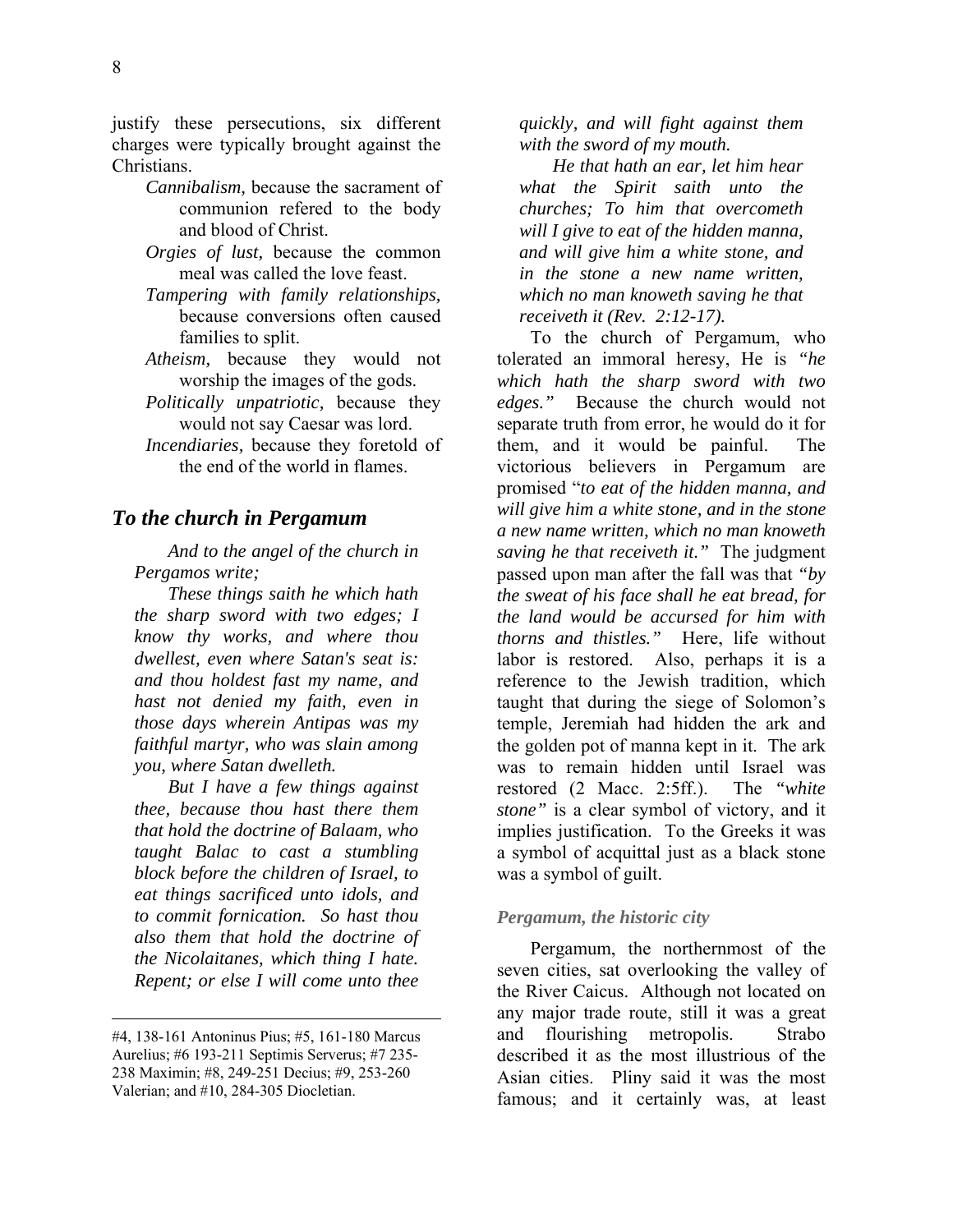historically speaking, the greatest of them all. In 282 BC, Pergamum became the capital of the Seleucid kingdom—a portion of the fractured empire of Alexander the Great. During 197 to 159 BC, Pergamum had grown under the rule of Eumenes II, who built a number of large buildings, including a library boasting some 200,000 volumes, second only to the library in Alexandria.<sup>5</sup> Upon his death in 133 BC, Attalus III willed this territory to Rome, from which Rome formed the Asian province of Pergamum with this, the city Pergamum, remaining as its capital.

Its rich history, the voluminous library, and its many temples made Pergamum another important cultural center. Its citizens regarded themselves as the custodians of the Greek way of life and worship. Somewhere around 240 BC, Pergamum had been victorious over the savage invasion of the Gauls. To commemorate the victory, they had built an altar to Zeus in front of the Temple of Athena. Like Ephesus and Smyrna, Pergamum was littered with temples to their favored gods.

Not far from the great grove of Nicephorium was the grove and Temple of Asklepios—the god of healing, who was also called the god of Pergamum. Here, was a school for medical studies in honor of this, their favorite god. The symbol of Asklepios, a serpent, the emblem of

1

paganism, was etched into the rock alongside the great throne and altar to Zeus. This is a symbol with which we are still familiar today. Galen—second only to Hippocrates in the medical history of the ancient world—was born in Pergamum. Speaking of his favorite oaths, he observed that people often swore by Artemis of Ephesus, or by Apollo of Delphi, or by Asklepios of Pergamum.

Appropriately, the Lord said of Pergamum that this is, *"where Satan's seat is."* It was to this city that the Babylonian priests had nested after the destruction of Babylon (Isa. 13:17-22). Although they assimilated to, and adapted their practices for, the local culture, Pergamum had become the center for the old Babylonian Mysteries, and for the imperial cult. It was the headquarters for emperor worship. In 29 BC, the city built a temple in honor of Augustus Caesar Octavian, and by the end of the  $1<sup>st</sup>$  century AD, all Roman subjects were required to offer prayers and sacrifices in the name of the emperor, who was regarded as divine.

Some, within the church of Pergamum, had refused to comply with the idolatry. For Antipas and others, like Agathonice, Attalus, Carpus and Polybus, who kept the faith even to the point of death, there is praise, *"you hold fast my name and did not deny my faith."* But for others, those who had tolerated the teachings of Balaam and the teachings of the Nicolaitans, there was condemnation. The doctrine of Balaam goes back to the Midianites, who worshiped Baal with the practice of fertility rites (Num. 25:1-17). They believed their god died and arose each year in conjunction with the changing season, which resulted in the cycle of fertility for their crops and their flocks. Balaam's doctrine was to corrupt the people of the Lord. He told Balac to have their young women infiltrate and seduce the Israelites. Their specific

<sup>&</sup>lt;sup>5</sup> The word parchment comes from the name Pergamum (*pergamene charta*, the pergamene sheet). For many centuries scribes had used papyrus, made of the pith of a very large bulrush that grows beside the Nile. In the  $3<sup>rd</sup>$  Century BC, the Pergamene king, Eumeses, persuaded Aristophanes, the librarian at Alexandria, to come to Pergamum. Ptolemy, of Egypt, was enraged, imprisoned Aristophanes and put an embargo on the export of papyrus to Pergamum. Thus, the scholars of Pergamum invented parchment or vellum, made from the polished skins of animals—a superior medium, in time it overtook papyrus as the preferred writing material.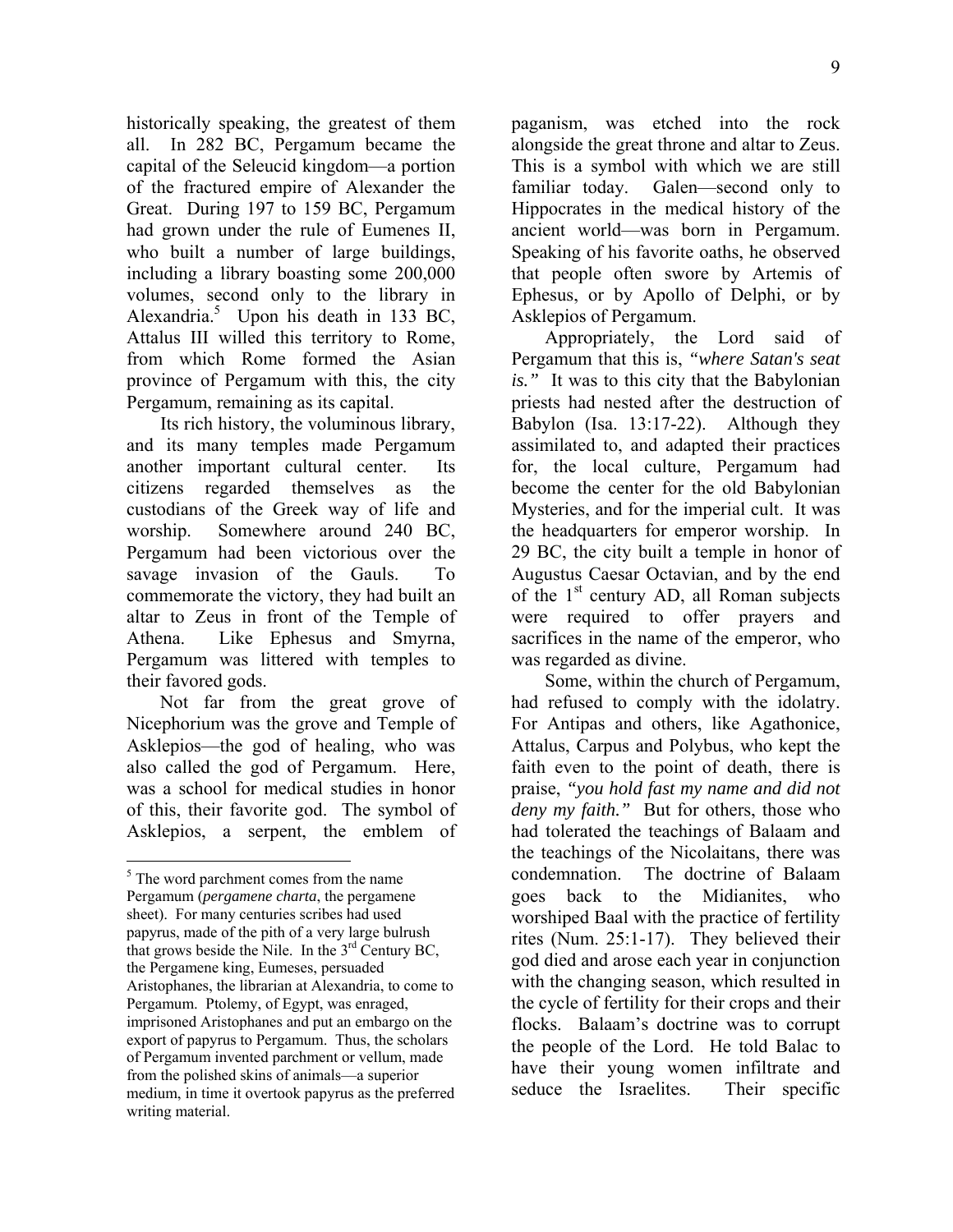mission was to persuade the Israelites to disobey God's command for separation, so that ultimately, they could cause Israel to forsake the Lord. Quite fittingly, the name Pergamum means the "objectionable marriage."

The *Nicolaitans* brought great shame to the Church.<sup>6</sup> Although they professed Christianity, they lived lives steeped in immorality and vice. Nicolaitans abused the doctrine of grace by exercising Christian liberty as a license to partake in sensual pleasures, while yet professing the faith. Unlike the believers in Smyrna, they were willing to compromise with the Imperial religion by permitting Christians to participate in worship at the pagan temples.<sup>7</sup> It is also believed that the Nicolaitans were the first to divide the clergy from the laity. Jesus warned them, *"Repent; or else I will come unto thee quickly, and will fight against them with the sword of my mouth (Rev. 2:16).*<sup>8</sup>

# *The prophetic portrait of the church in Pergamum*

Prophetically, the message to Pergamum represents the early part of the  $4<sup>th</sup>$  Century through the  $5<sup>th</sup>$  and into the  $6<sup>th</sup>$ Century. It is during this era that the Church is befriended by the empire. After the great persecutions of ten successive emperors, the Church increasingly assumed a role as a ward of the state, until at last, the table was turned and the Church took control of the Empire. The Empire's embrace of the Church began with Constantine the Great, who openly expressed his favor for the Christian faith. Whether he did so to achieve political unity or out of personal commitment has always been debated. Ultimately, the outcome is undeniable—immediately, the empire became overtly tolerant and encouraging toward the Church.<sup>9</sup>

Although Constantine seemingly accepted Christianity,10 he continued to placate the pagans by retaining the title and performing the duties of the Pontifex Maximus—the High Priest of the pagan

<sup>1</sup> 6 See comments of the church of Ephesus.

 $\frac{7}{7}$  This practice seems quite similar to the present day confessional of Roman Catholicism. It also seems similar to the popular Armenian "saved and lost" doctrine, held by many Protestants. Herein, church members are permitted to openly partake in a licentious lifestyle as long as they show up at the temple from time to time to confess their sins and be absolved of all wrongdoing, or in the case of the modern Armenian Protestants, to be saved again. <sup>8</sup> Roman governors were divided into two classes those who had the right of the sword, and those who did not. Those who had the right of the sword had the power of life and death. On their word a man could be executed on the spot. The proconsul headquartered at Pergamum had the right of the sword and at any moment he could use it against the Christian.

<sup>&</sup>lt;sup>9</sup> By an imperial edict in 311, Christians were granted a limited tolerance. Another edict in 313, by the emperors Licinius and Constantine, granted Christians full liberty to follow their faith as desired. Many have called these the Magna Carta of Christianity.

<sup>&</sup>lt;sup>10</sup> Constantine's professed conversion was the result of a supposed vision just prior to the battle of Milvian Bridge in 312. He claimed to have seen a cross, with the words written above it, "In This Sign Conquer." The reality of his conversion has always been questioned. Because he simultaneously appeased the pagans by retaining the title and performing the duties of the Pontifex Maximus (the High Priest of the pagan religion), continued to serve the pagan idols, and refused Christian baptism until just prior to his death, many consider his conversion merely a brilliant political ploy that sought, and succeeded, to unite the empire religiously, as it was politically, and thereby extend his influence. Whether his conversion was real or not, we don't know, but one thing is certain, it changed the course of history. From that day forward the Church and the empire were united. It was also a change in the adversary's strategy that cannot be overlooked. This was a ploy Satan had used before, when persecution failed to do the job. His plan is so predictable there is nothing new under the sun—infiltration and seduction from within is always the next step after persecution fails.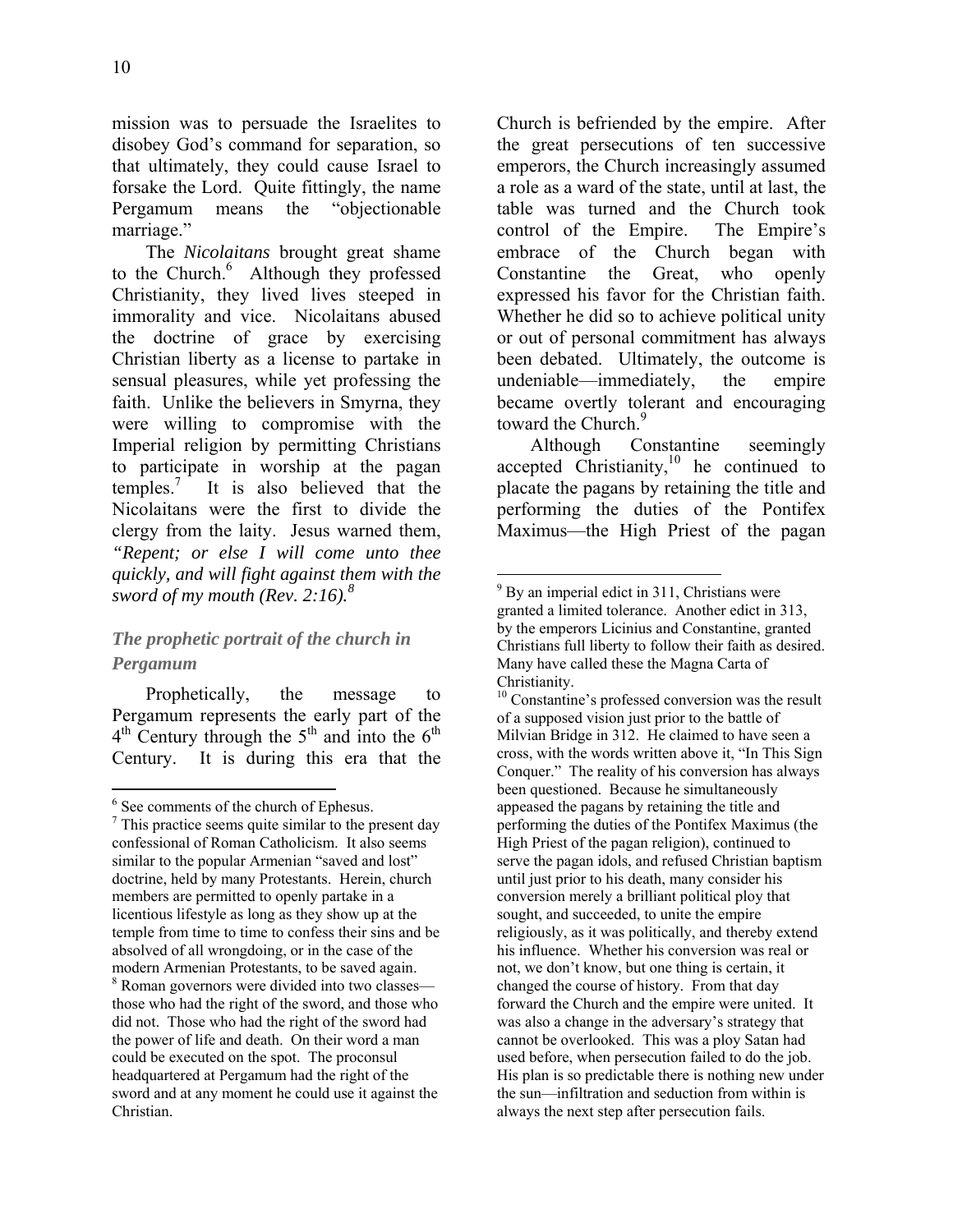religion. $11$  This had a significant effect upon the Church. With the chief of the pagan priests, so strongly patronizing and favoring the Church, it was only natural that other pagan priests would embrace it as well; or rather infiltrate it, for their ostensible conversion was motivated by political gain. Instantly, yesterday's pagan priests became Christian priests. These new leaders, naturally—like their supreme leader, the High Priest, the Pontifex Maximus—also retained their priestly titles.

This infiltration (although not a new tactic) was an obvious change in Satan's heretofore strategy of Imperial persecution. It is here that the harlot of the seventeenth chapter (the symbol of the false prophetess who has plagued the people of God from days of old), gains her first real foothold in the Church. $<sup>1</sup>$ </sup>

1

#### *To the church in Thyatira*

*And unto the angel of the church in Thyatira write;* 

*These things saith the Son of God, who hath his eyes like unto a flame of fire, and his feet are like fine brass; I know thy works, and charity, and service, and faith, and thy patience, and thy works; and the last to be more than the first.* 

*Notwithstanding I have a few things against thee, because thou sufferest that woman Jezebel, which calleth herself a prophetess, to teach and to seduce my servants to commit fornication, and to eat things sacrificed unto idols. And I gave her space to repent of her fornication; and she repented not. Behold, I will cast her into a bed, and them that commit adultery with her into great tribulation, except they repent of their deeds. And I will kill her children with death; and all the churches shall know that I am he which searcheth the reins and hearts: and I will give unto every one of you according to your works.* 

*But unto you I say, and unto the rest in Thyatira, as many as have not this doctrine, and which have not known the depths of Satan, as they speak; I will put upon you no other burden. But that which ye have already hold fast till I come. And he that overcometh, and keepeth my works unto the end, to him will I give power over the nations: And he shall rule them with a rod of iron; as the vessels of a potter shall they be broken to shivers: even as I received of my Father. And I will give him the morning star. He that hath an ear,* 

<sup>&</sup>lt;sup>11</sup> Once Constantine became the sole emperor he strongly encouraged his subjects to become followers of the Christian faith. In 313, he declared the Christian clergy exempt from taxation. In 314, he assembled the Council of Arles to settle the Donatist controversy. In 315, he did away with certain ordinances offensive to the Church. In 321, he issued a decree for the observance of Sunday as a day of worship. In 325, he assembled the Nicean Council—the first General Council of the Church. In 330, he transferred the seat of government to Byzantium, largely to escape the heathen influence of Rome. Constantine also gave large sums of money for the support of Christian clergy, the circulation of Christian Scriptures, and to the building of Christian cathedrals, which was a new thing for the hitherto persecuted believers. He made certain that his son was given a Christian education and he sought Christians to fill his chief advisory posts.

 $12$  Except for Julian the Apostate (361-363), all subsequent emperors embraced the Church. In 392, Theodosius the Great decreed that all heathen sacrifices were to be considered treason; and in 529, Justinian the First demanded the school of philosophy, in Athens, be closed. Outwardly, it looked as though Christianity had vanquished paganism, but in truth the Imperial Church had merely absorbed it, tradition-by-tradition and rite-

by-rite, it had bedded down with Jezebel.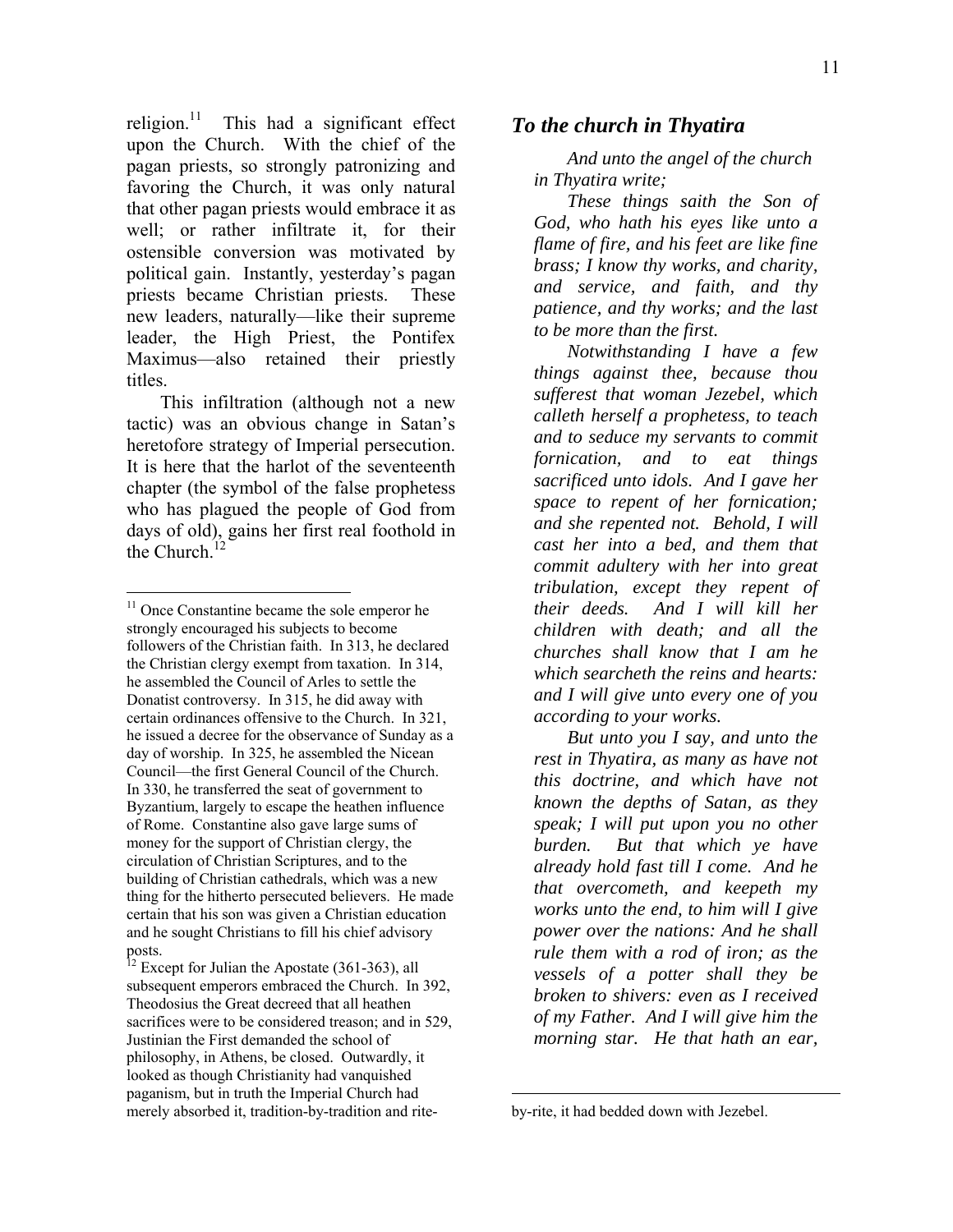### *let him hear what the Spirit saith unto the churches (Rev. 2:18-29).*

To the assembly in Thyatira, which allowed itself to be seduced by Jezebel (the same immoral heresy that Pergamum merely tolerated), He is the one *"who has his eyes like a flame of fire and his feet are like polished brass."* Judgment is soon coming. To the victors of Thyatira is given, *"authority over the nations, and he will rule them with a rod of iron, as the pottery vessels are broken to pieces"* again a restoration, in that Adam was to subdue and have dominion over God's creation.

### *Thyatira, the historic city*

Located inland on the banks of the Lycus river (northeast of Smyrna and about forty miles southeast of Pergamum), of the seven historical cities Thyatira was the least significant. Although it did not have a commanding presence, still it was a prospering industrial city, known especially for its booming trade guilds and the production of royal purple. Lydia, who was converted at Philippi (Acts 16:14), and her family, have long been considered the likely founders of this local church.

Jesus leveled very serious charges against the Christians of Thyatira. They had permitted *"that woman Jezebel"* to seduce them. Although she called herself a prophetess, she had taught, and seduced, his servants *"to commit fornication"*—a clear reference to both physical and spiritual infidelity.

Apollo was the primary deity of Thyatira, a center of activity for the idolatrous and licentiousness Nicolaitans who had also been seduced by the prophetess Jezebel—an advocate of pagan worship. Like Balaam, she persuaded believers to compromise their faith by comingling with hers. She taught that promiscuity and physical infidelity was acceptable, even necessary. It was a profane treatment of the spiritual teaching of Christian liberty.

But there was another offense. She also taught them *"to eat things sacrificed unto idols."* Meats sacrificed at the pagan temples were seldom consumed on the altar. Only a very small portion of the meat was actually burned, sometimes only a few hairs from the animal's head. After the priest took what portion he wanted, the worshiper who had brought the sacrifice took the rest. Worshipers then served these meats at special feasts for friends and coworkers, either in the temple compound or at their homes.

These feasts, when served at the homes of friends and coworkers, presented a problem for the Christians. Should they or should they not eat of it, in that it had been offered to an idol? An additional problem was that even the butcher's meat had very likely been offered to an idol as well, and then sold to the butcher from the priest's excess. This issue of sacrificial meats had been a controversy since the beginning of the Church. The Apostles addressed it at the council in Jerusalem (Acts 15:29), and Paul spoke of it to the Corinthians (1 Cor. 8-10). Each had come to similar but slightly different conclusions: the Jerusalem Council instructing new Gentile believers to simply abstain, and Paul admonishing the Corinthians to abstain if it was going to cause those with weaker conscience to stumble. The overriding principle was that one should not offend either his own, or another's conscience in this or other such matters.

In Thyatira, abstinence from these meats seriously limited the Christians' social lives. It also made it impossible for them to join any of the trade guilds, all of which held common meals served with meats offered to the idols. Paul explained to the Corinthians that both an idol and the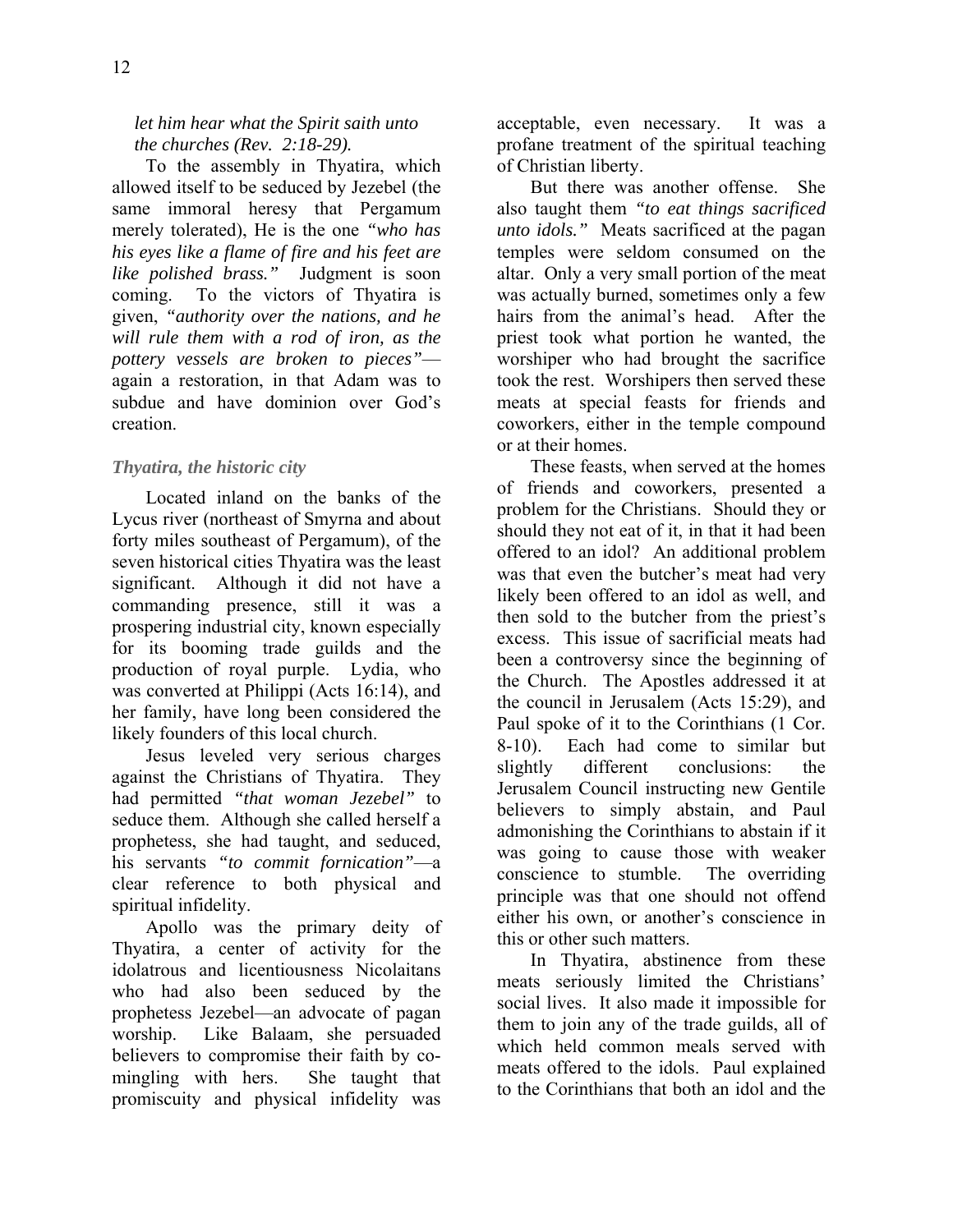meat offered to it are nothing, for in and of themselves, they are insignificant. However, not everyone had this understanding, and many ate the meat with consciousness toward the idol as if giving regard to the sacrifice; thereby offending their conscience. It is for this reason that abstinence is best, lest one offends the conscience of the weak.

The religious significance placed on these sacrificial meats in Thyatira compounded the issue. Participation in the ritual of these religious feasts was expected, no one got along in society without it. If one did not attend the feasts and eat the meats, he did not take part in a guild and, ultimately, he found no work, or his business received no patronage. Thus, no doubt Jezebel used an argument of situational ethics to convince believers that it was acceptable for them to partake in these banquets. After all, their very livelihood was at stake.

### *The prophetic portrait of the church in Thyatira*

Prophetically speaking, the Thyatiran Church Age brings us into the dark ages. During the Pergamum period, the Church was tolerated and controlled by the state. By the Thyatiran era, the tables had turned; the Church now controlled the empire. Soon, this Imperial Church was littered with the atrocities of the same Babylonian Mysteries that Pergamum had merely tolerated. Beyond mere toleration, now the Mysteries were being practiced by some as holy necessities of the Christian faith.

Years earlier, attempting to escape the oppression of paganism, Constantine had moved the center of the Church to Byzantium, granting equal status to both the bishops of Constantinople and Rome. But in the centuries to follow, the bishop of Rome would become the clear leader of the state Church. By the time the last Emperor

was dethroned in 476, the Roman Bishop was already the real power of the empire and, subsequently, the real power over the new territorial kingdoms established after the barbarian conquest.

One by one, the new territorial kings professed their conversion to the Imperial Church and bowed their knee to the Pontiff, the Bishop of Rome. To this day, the Bishop of Rome (now known as the Pope), wields power over the fractured, sleeping, Roman Empire. To this day the Pope claims the title, Pontifex Maximus (the title held by the chief pagan priest of the Babylonian Mysteries). The rituals of Babylonianism (introduced by pagan priests who had migrated from Babylon to Pergamum, and then on to Rome), are the hallmark of the Imperial Roman Church. They are also the hallmark of the harlot in Revelation chapter seventeen. The names of the gods and the rituals were altered to seduce the unwary, but the essence of Babylonia remained unscathed.

Thus, many of these ex-pagan priests, now the leaders of this new Imperial Church, decided at the council of Ephesus in 431, that Mary was born without original sin, that she was the mother of God, the mediator between man and Christ, and that four feasts should be established in her honor: annunciation, purification, assumption and nativity. Herein is the essence of Babylonianism—Satan's counterpart to God's revealed truth. In ancient Babylonianism, Nimrod was worshiped as the savior and his mother, Semiramis, whom he eventually married, was worshiped as the Queen of Heaven, the mother of god. This comparison is by no means meant to bring any dishonor on Mary, who was indeed "blessed among women," but Mary must be viewed with proper perspective. To worship her as some sort of demigod is not fitting.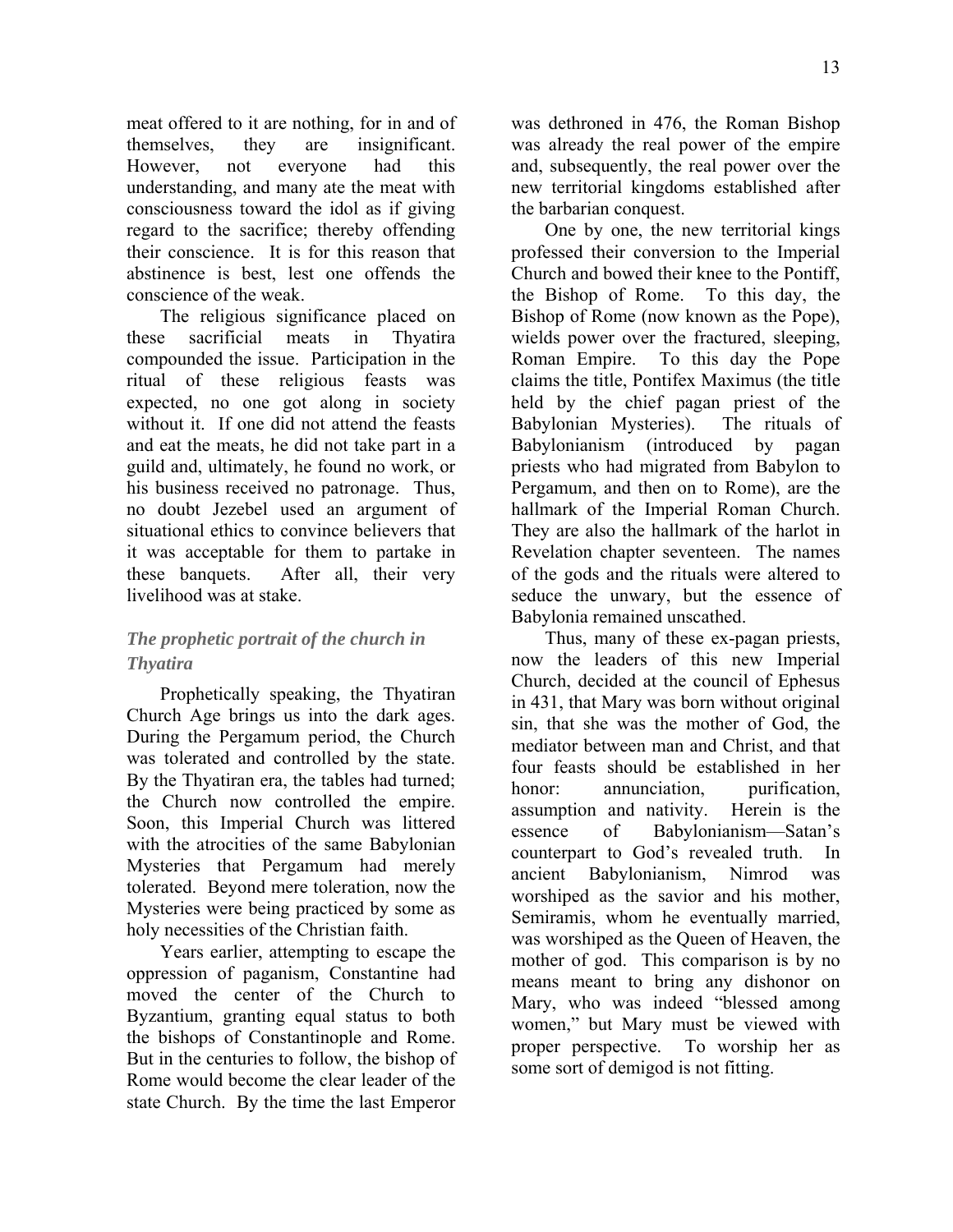1

As in Israel's time, with Jezebel and King Ahab, this Thyatiran period (in which the Imperial Church champions the Mysteries of Babylon), $^{13}$  is the darkest period in Church history. And just as Jezebel promoted false worship and claimed to be a prophetess of God, so too, the ruling Imperial Church took upon herself the prestige of self-proclaimed infallibility. It was during this period that the Church became completely compromised by the pagan doctrines and rituals of Jezebel. As a result, we now have such "Christian rituals" as the Christmas tree, the Easter egg and bunny, hot cross buns, the sign of the cross, holy water, prayers to the saints and even prayers to the mother of god. These same pagan affiliations gave us prayer beads, various icons, sanctuaries, altars, holy church buildings, convents, chants, monasteries, priesthoods, holy orders and the vast divide between the laity and the clergy.

Once again, the name is nothing less than fitting. Thyatira means "continual sacrifice." What could better depict the Imperial Roman Church than the Eucharist, wherein transubstantiation is said to occur. Here, the bread and wine change into the body and blood of Christ, so that He is continually sacrificed, $14$  a doctrine that blatantly ignores the truth that, *"Christ was*  *once offered to bear the sins of many" (Heb. 9:28).*

Although the period of Thyatira eventually relinquished its prominence to the era of Sardis, the corruption remains to this day; like Sardis, Philadelphia and Laodicea, remnants of Thyatira will linger until the end of the age. Jesus warned Thyatira that she would be cast *"into a bed, and them that commit adultery with her into great tribulation, except they repent of their deeds."*

There are few words of encouragement for the Thyatirans, but Jesus does commend them for some things; He said, *"I know thy works, and charity, and service, and faith, and thy patience, and thy works; and the last to be more than the first."* This statement that the last works are greater than the first leads us to believe that Thyatira (the remnants of which extends unto the end of the age) will experience some reform near the end of the Church Age. It does not take much consideration to equate these last works with those of the Vatican Council in 1962-65, from which, a gentler Imperial Church emerged. Here, the Roman Church determined to seek reunion with the reformation denominations, increase laity participation, and use vernacular languages rather than the ancient, cryptic Latin. Of note also, is the genuine concern Pope Benedict XVI seems to have had for the faith (as did the late Pope John Paul II), taking a stand for fundamental doctrines, even against great opposition. Certainly, as the Church Age is coming to a close, these last works of the Imperial Church outnumber her historic failures, which reached their zenith during the Dark Ages.

Another encouraging word is given to those devout souls who, although having a heart toward God, have unwittingly found themselves members of this Thyatiran Church. To them he says,

<sup>&</sup>lt;sup>13</sup> The darkest period in Israel's history was under the rule of King Ahab, and his wife Jezebel. She, a worshiper of Baal, had infiltrated Israel, seducing them with her devilish doctrine. The blackest, most sinister action of this Imperial Church was its outright murder of the true saints of God—those precious souls who refused to participate in its heathen rituals and doctrines.

 $14$  The doctrine of transubstantiation—in which it is believed that Jesus dies at each Eucharist, was a key issue with the reformers: Luther, taught consubstantiation—that Jesus was nearby during the communion; Calvin taught symbolism—that communion was simply a symbolic gesture by which we remember Christ.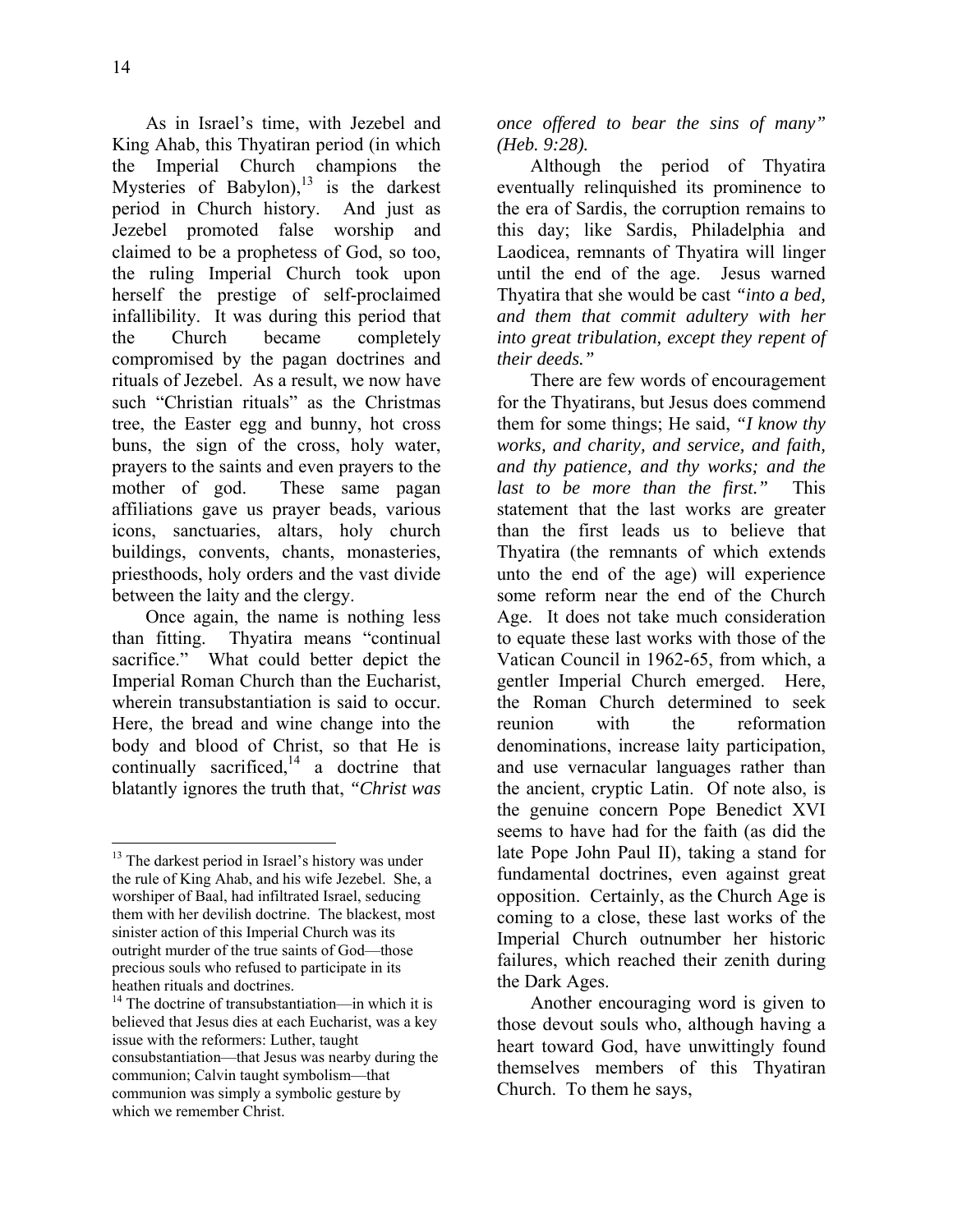*As many as have not this doctrine, and which have not known the depths of Satan, as they speak; I will put upon you no other burden. But that which ye have already hold fast till I come.*

Jesus telling them to *hold fast till I come* seems to be a reference to the transfiguration of the faithful, the rapture, just prior to the Great Tribulation.<sup>15</sup> During His ministry, Jesus warned His listeners to watch and pray that they be counted worthy to escape the Great Tribulation (Lk. 21:36).

### *To the church in Sardis*

*And unto the angel of the church in Sardis write;* 

*These things saith he that hath the seven Spirits of God, and the seven stars; I know thy works, that thou hast a name that thou livest, and art dead. Be watchful, and strengthen the things which remain, that are ready to die: for I have not found thy works perfect before God. Remember therefore how thou hast received and heard, and hold fast, and repent. If therefore thou shalt not watch, I will come on thee as a thief, and thou shalt not know what hour I will come upon thee.* 

*Thou hast a few names even in Sardis which have not defiled their garments; and they shall walk with me in white: for they are worthy. He that overcometh, the same shall be clothed in white raiment; and I will not blot out his name out of the book of life, but I will confess his name before my Father, and before his angels. He that hath an ear, let him hear what the Spirit saith unto the churches (Rev. 3:1-6).* 

To the church at Sardis, which had a name and is dead, He is the one who holds *"the seven spirits of God, and the seven stars."* Although they fall short in their work, the Lord does not. The work of the Spirit is complete. Those few in Sardis who overcome are promised to be *"clothed in white raiment; and I will not blot out his name out of the book of life, but I will confess his name before my Father, and before his angels."* Only those so clothed in the righteousness of Christ will escape having their names blotted out of the Book of Life—a gain, another symbol of restoration, in that blotting out names from the book of life began in the Garden of Eden.

#### *Sardis, the historic city*

Located east of Smyrna and Ephesus, some thirty miles southeast of Thyatira, once the capital of the great kingdom of Lydia and home to the rich king Croesus, Sardis was an old city by the time of this writing, with an illustrious history of financial wealth dating back to the  $6<sup>th</sup>$ Century BC.

Its strategic location on the northern slope of mount Tmolus, with the river Pactolus flowing at its base, made it practically impregnable. However, Cyrus was able to conquer Sardis in 549 BC when a Median soldier paved the way to victory by successfully scaling the acropolis. In 214 BC, Alexander the Great conquered the city again. Then years later it suffered yet another defeat at the hands of Antiochus the Great, so that now, when John addressed it, it was a city of contrast—that of its past splendor coupled with its present unrest and decline. Although it had lost its greatness, it was still a considerable city in the  $1<sup>st</sup>$  Century. Pliny said it was here that the dyeing of wool was discovered. Ramsay called it the City of Death, while others have said it was a city of softness,

<u>.</u>

 $15$  (see 1 Thess. 4:15-18)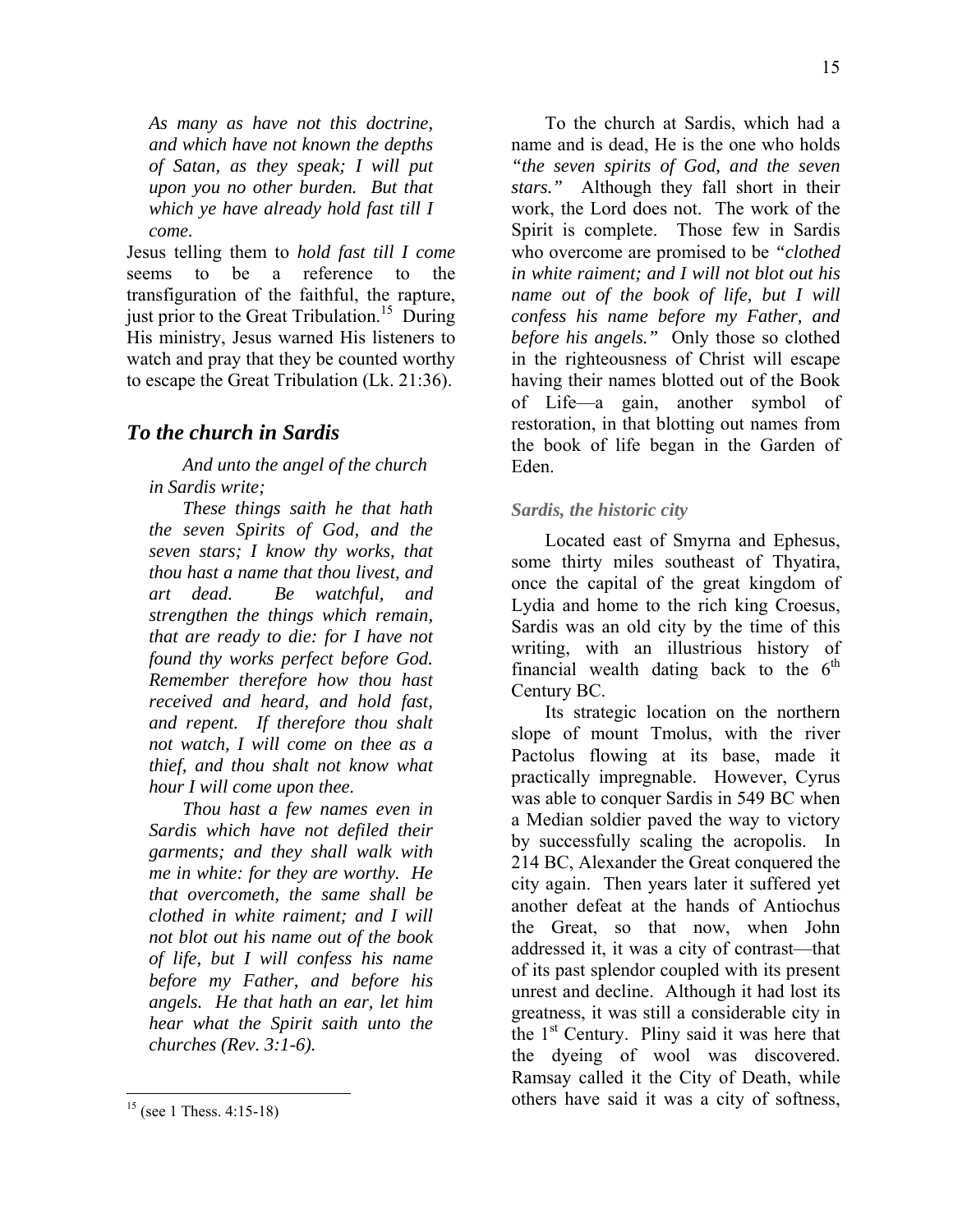luxury, apathy, and immorality. This was also the seat of the licentious Cybele worship.

Along with Laodicea, Sardis is the most condemned of the seven churches. The church of Sardis is admonished for its failure, *"I know thy works, that thou hast a name that thou livest, and art dead."* Melito, a  $2<sup>nd</sup>$  Century bishop of Sardis, was known for his piety and learning. After visiting Palestine to assure himself and his flock as to the Old Testament canon, he wrote an epistle on the subject and a commentary on The Revelation. But things had changed in Sardis. This church was like the city itself; though it once had a wonderful reputation it was now morbid and decaying. Jesus cautioned them to,

*Be watchful, and strengthen the things which remain, that are ready to die: for I have not found thy works perfect before God. Remember therefore how thou hast received and heard, and hold fast, and repent. If therefore thou shalt not watch, I will come on thee as a thief, and thou shalt not know what hour I will come upon thee.*

These believers had let their faith deteriorate to the point of mere nominal Christianity. Their experience and their deeds were all but non-existent. Thus, Jesus warned them, *"I will come as a thief in the night."* This would have special meaning to them, for they lived under the constant threat of a notorious band of vicious thieves residing unchallenged in the mountains surrounding the city. Led by a man called Chakirijali, they would swoop down, ravish and plunder a community, then quickly return to the high country before capture.

*The prophetic portrait of the church in Sardis* 

Sardis means "that which was left" or "remnant." In the prophetic view this church speaks of the Reformation Age. The Reformation—and its subsequent Protestant movements—began with much glory, founded by heroic theologians and their faithful followers who sought, and managed to some degree, the return to godly principles and biblical doctrine. Many of these saints gave their lives defending God's Word and attempting to rid the Church of the Babylonian influences introduced by the Pergamum and Thyatiran periods. Their labors led the world out of the cruel inequities of the Dark Ages, into an era that produced many great theologians and evangelists.

But from the beginning, they were hindered by traditions and practices which they had brought with them from the previous period. Each reformer withdrew from the Imperial Church by differing degrees. The variations, although relatively minor, prevented them from uniting in their quest for purity. The divisions were immediate and sometimes very harsh. The end result was our many Protestant denominations.

Like Sardis of old, these Protestant denominations, which once stood boldly for Christ, are now, largely, Christian in name only, so that today, much of organized Protestantism no longer even accepts the basic doctrines of Christendom (the authority of Scripture, the deity of Christ, etc.). For them, Christianity is a tradition, a philosophy that molds itself to the times. Recently, at the 2012 national legislative meeting of the United Methodist Church (the largest Protestant body in America), the council voted 60% to 40% to uphold the denomination's policy that homosexuality, is incompatible with Christian teaching. That it was even on the docket for discussion is most distressing;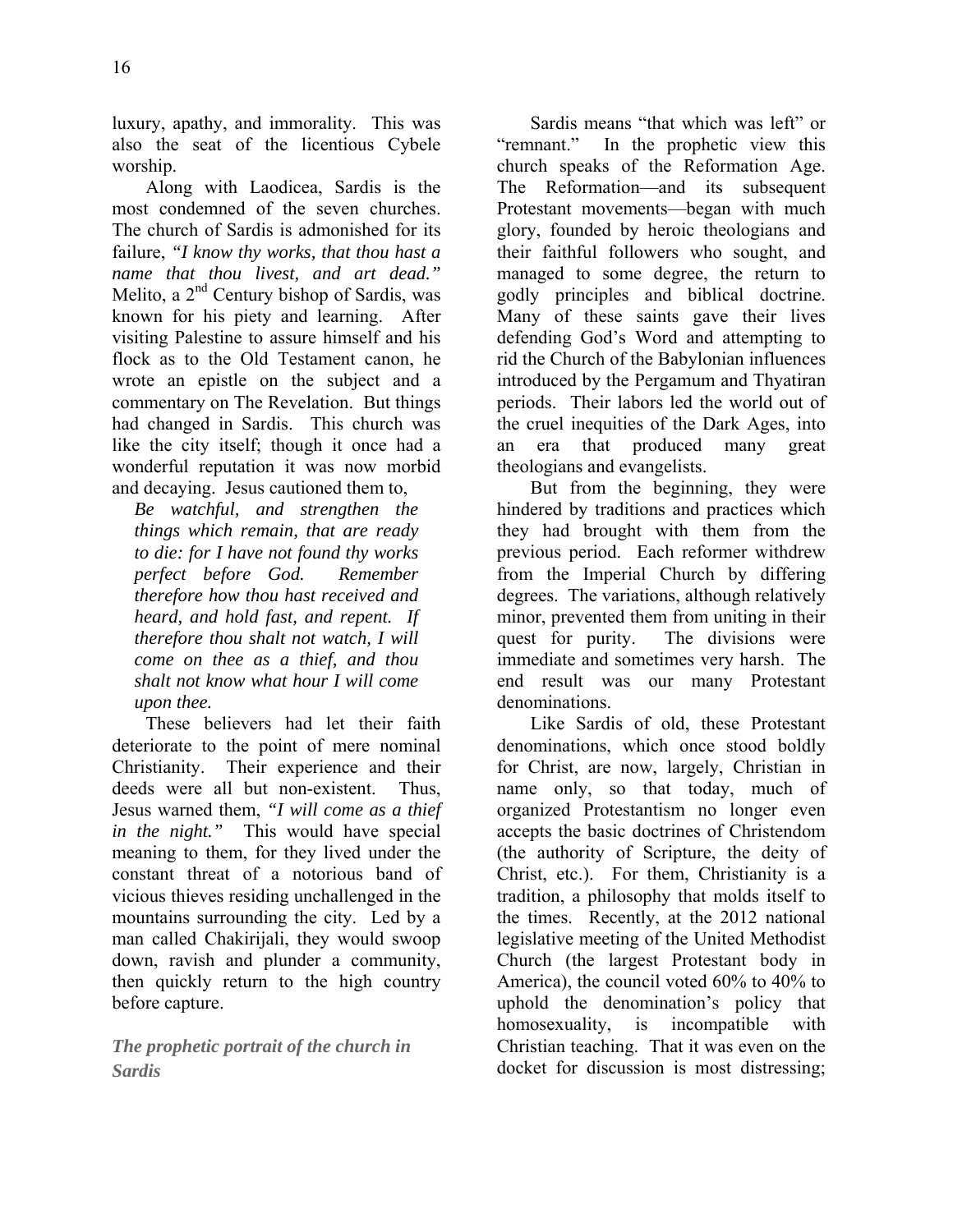that 40% of the council voted to modify the stance is abysmal.

Even more appalling is that the United Methodist Church is the only mainline Protestant body that has not, as yet, relaxed its stance on homosexuality. The Episcopal Church, the Evangelical Lutheran Church in America, the Presbyterian Church (USA), and the United Church of Christ have all moved toward winking at this lifestyle that is clearly forbidden in Scripture. Within a week of the United Methodist's vote, the president of the United States of America announced that he, too, approves of the homosexual lifestyle. Thus, Jesus warned the believers in Sardis: *"You be watching and establish the remaining things that are ready to die."* The New International Version translates this "*You be watching" as "Wake Up!"* 

*Jesus does* commend them for having a *"few names even in Sardis which have not defiled their garments."* Others have mentioned that out of Sardis flow two streams. Of the one there is nothing to rebuke, and of the other there is nothing to praise. These, of course, are Philadelphia and Laodicea.

### *To the church in Philadelphia*

*And to the angel of the church in Philadelphia write;* 

*These things saith he that is holy, he that is true, he that hath the key of David, he that openeth, and no man shutteth; and shutteth, and no man openeth; I know thy works: behold, I have set before thee an open door, and no man can shut it: for thou hast a little strength, and hast kept my word, and hast not denied my name.* 

*Behold, I will make them of the synagogue of Satan, which say they are Jews, and are not, but do lie; behold, I will make them to come and* 

*worship before thy feet, and to know that I have loved thee.* 

*Because thou hast kept the word of my patience, I also will keep thee from the hour of temptation, which shall come upon all the world, to try them that dwell upon the earth.* 

*Behold, I come quickly: hold fast that which thou hast, that no man take thy crown. Him that overcometh will I make a pillar in the temple of my God, and he shall go no more out: and I will write upon him the name of my God, and the name of the city of my God, which is new Jerusalem, which cometh down out of heaven from my God: and I will write upon him my new name. He that hath an ear, let him hear what the Spirit saith unto the churches (Rev. 3:7-13).* 

To Philadelphia, those who were faithful even though having little strength, he is *"he that is holy, he that is true, he that hath the key of David, he that openeth, and no man shutteth; and shutteth, and no man openeth"*—a pleasant reminder that their strength is in him and that without Him they can do nothing. He promised the Philadelphian victor that he would be made

*a pillar in the temple of my God, and he shall go no more out: and I will write upon him the name of my God, and the name of the city of my God, which is new Jerusalem, which cometh down out of heaven from my God: and I will write upon him my new name.*

Here is another restoration, for Adam was expelled from the garden and given the task of tilling the ground from which he was taken.

#### *Philadelphia, the historic City*

The city of Philadelphia, "brotherly love," is located about twenty-eight miles southeast of Sardis in a valley leading to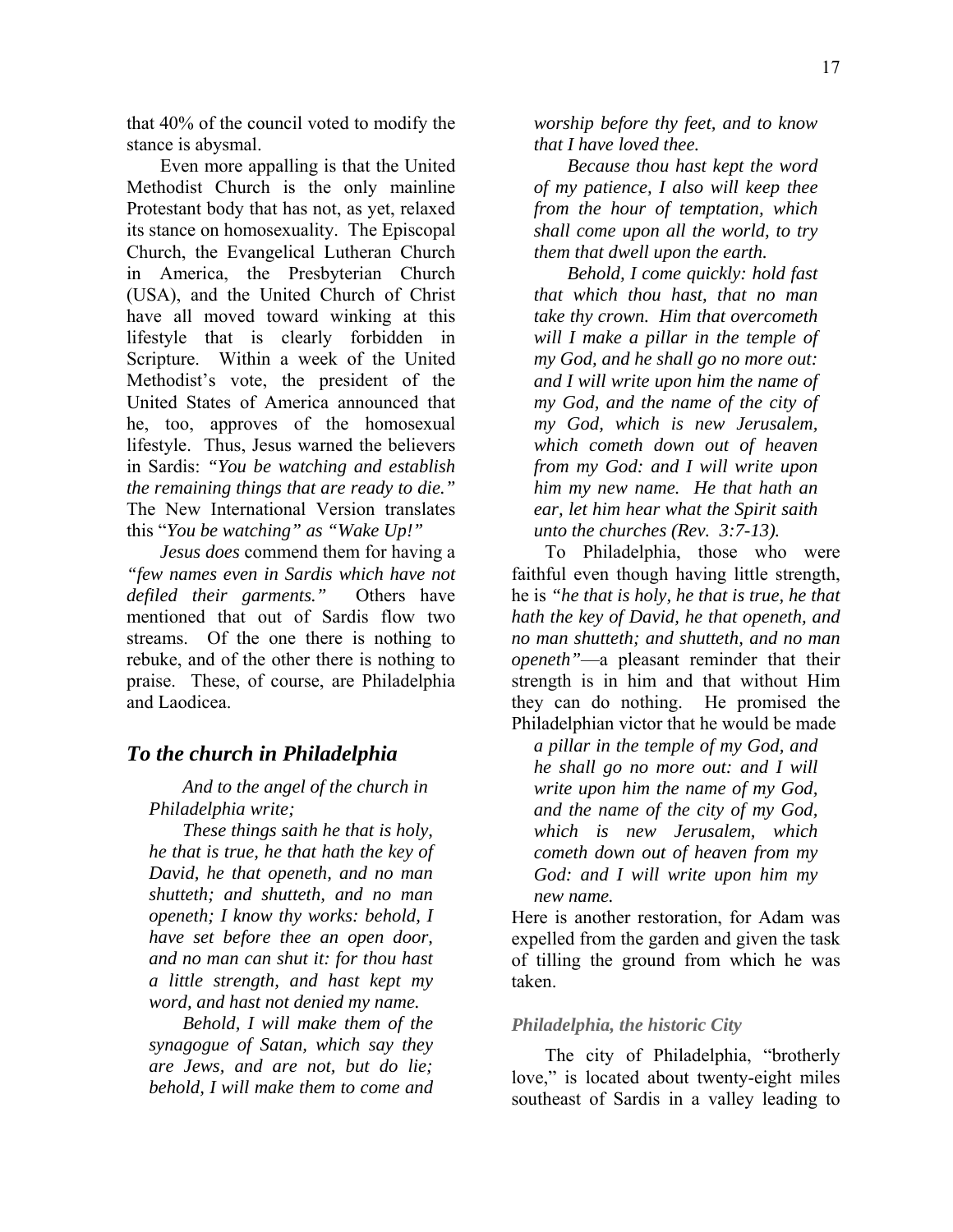the Aegean Sea. Its economy was based on agriculture, industry, and commerce. The Emperor Tiberius had rebuilt the city after it was badly damaged in the earthquake of AD 17. Sardis had been struck even harder by the quake, but subsequent frequent tremors had so plagued the Philadelphians that for many years some residents had been living in tents, in fear, outside of the city.

Although not a large city, it was frequently visited by travelers. Situated on the trade routes leading to Lydia and Phrygia, Ramsay called it the Missionary City, for it was a prime avenue to promote the spread of the Greco-Roman civilization, and later, Christianity—whose primary opposition in this region was Judaism. During the Byzantine and medieval periods, Philadelphia was perhaps the busiest trade route in the old world.

Although important to the empire, Philadelphia was not as gifted as the other six cities to which these letters are written. Neither was the church corrupt. The pagan authorities often tested the Philadelphian believers, demanding them to blaspheme the name of Christ or be killed. But they remained true with what strength they possessed. In this Jesus commended them, for although they had *"little strength"* they had kept his word and had not denied his name. Not even the slightest hint of judgment or condemnation is found in this message to the Philadelphians. There is only praise, encouragement and promise. Only Smyrna and Philadelphia escape censure. They are also the only churches of the seven historical sites still in operation.

### *The prophetic portrait of the church in Philadelphia*

Prophetically, Philadelphia depicts the Church of the 19th and early 20th Century, a time of great revival and missionary outreach. Avenues for evangelism, which had been closed for centuries, were suddenly and miraculously opened. Jesus said, *"Behold, I have set before you an opened door."* These champions of the faith were quite different from those leaders of the Dark Ages, who used the sword to force Christianity upon the vanquished.

The Philadelphians were promised deliverance: *"Because thou hast kept the word of my patience, I also will keep thee from the hour of temptation, which shall come upon all the world, to try them that dwell upon the earth."16* In the prophetic sense, this is a reference to the Great Tribulation from which the Church will be saved via the rapture. This is not a time for the Church, but it is a time for Israel and for the whole world, so that none, but the faithful shall escape it. Speaking of the last days, Jesus warned, *"then shall be Great Tribulation, such as was not since the beginning of the world . . ." (Mt. 24:21)*. Paul, too, warned that it would come *"as a thief in the night, for when they shall say peace and safety, then sudden destruction comes upon them . . . and they shall not escape."* He then encouraged his readers, saying, "*but you, brothers, are not in darkness, that that day should overtake you like a thief" (1 Th. 5:2-4).* 

Differing views exist among the futurist, or pre-millennialist, as to when the resurrection of the Church takes place. Premillennialism understands that the Great Tribulation will occur just prior to the Lord's return to earth, at which time he will establish his 1,000 year kingdom, thereby fulfilling the Davidic covenant.

*I will raise up your offspring after you, who will come forth from your body, and I will establish his kingdom. He will build a house for* 

<sup>&</sup>lt;sup>16</sup> The Church is always promised escape or deliverance from the tribulation while Israel is merely promised to be preserved through it (see Lk. 21:36; 1 Th. 5:4, 9, 10; Jer. 30:7; Zech. 13:7-9).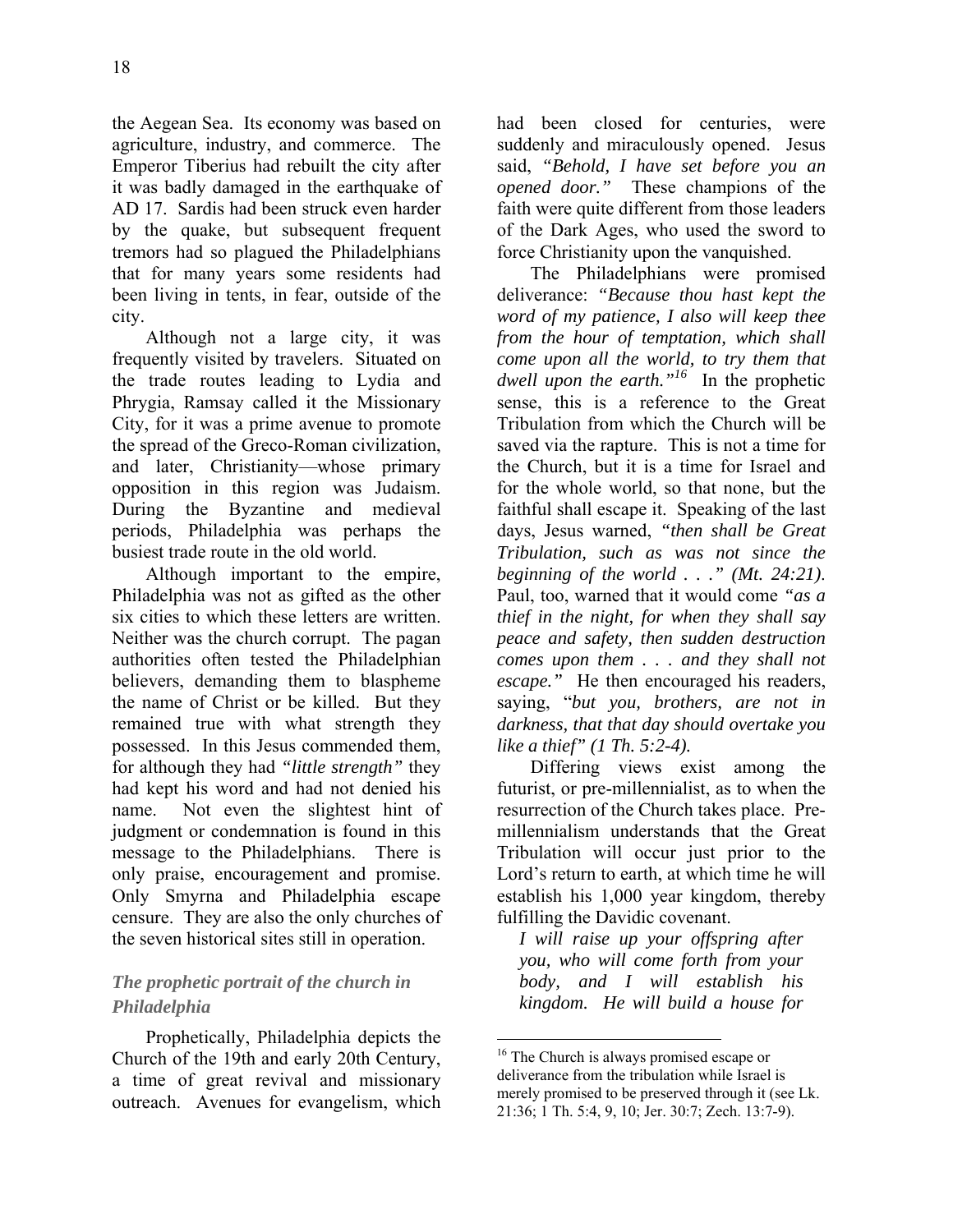*my name, and I will establish the throne of his kingdom forever (2 Sam. 7:12-13).*

Pre-tribulational, pre-millennialism provides the most plausible chronology.<sup>17</sup> Herein, the Great Tribulation is viewed as period belonging to the Jews. It is not a time for the Church. It is the  $70<sup>th</sup>$  week of Daniel (Dan. 9:24-27). Daniel was told that from the command to rebuild Jerusalem, his people had seventy weeks to make reconciliation of iniquity and to bring in everlasting righteousness. The Messiah, he was told, would be cut off after the  $69<sup>th</sup>$ week.<sup>18</sup> This was fulfilled with the death of Christ, but the  $70<sup>th</sup>$  week is yet to occur. Daniel was also told that the  $70<sup>th</sup>$  week would span a seven year covenant made by the evil prince who would also orchestrate the abomination of desolation. Jesus made it clear that this abomination of desolation is yet to occur and that when it did occur, it would be a sign of His soon return (Mt. 24:15).

1

Furthermore, it is also understood that the last half of this  $70<sup>th</sup>$  week is the time of Jacob's trouble—a time of punishment, specifically targeting the Jewish nation for having rejected their Messiah. *"Alas! For that day is great, so that none is like it. It is even the time of Jacob's trouble, but he will be saved out of it" (Jer. 30:7)*. As such, this period is not designed for the Church, which is a separate redeemed body. Therefore, it is believed that the Church will be caught away, translated into its heavenly state immediately prior to the tribulation. This is what we commonly refer to as the rapture.<sup>19</sup> Thus the encouragement to the Thessalonians,

*But we do not wish you to be ignorant, brethren, concerning those who are sleeping, that you grieve not, even as the rest*—*those having no hope. For if we believe that Jesus died and rose again, even so those having slept in Jesus will God bring with him. For this we say unto you by the Word of the Lord, that we those living, those remaining unto the arrival of the Lord*—*by no means shall precede those having slept. For the Lord himself, with a shout, with the voice of the archangel, and with the trumpet of God, shall descend from heaven and the dead in Christ* 

<sup>&</sup>lt;sup>17</sup> Some hold to a Mid or Post Tribulational viewpoint. Mid-Tribulationalists believe the translation of the Church will occur in the middle of the  $70<sup>th</sup>$  week, while Post-Tribulationalists believe it will occur at the end of the  $70<sup>th</sup>$  week, immediately prior to the return of the Lord. However, both of these views have serious trouble reconciling such chronologies with very important passages. For example, upon the dividing of the just and unjust at the return of Christ, in the Post-Tribulational view there is no one left to populate the kingdom, for everyone is either in hell or in a glorified, resurrected state. The Mid-Tribulational view fails to consider Paul's comment that the restraining power must be removed before the man of sin, the one who is to make the seven year covenant, is revealed.

 $18$  This is a reference to weeks of years. It was a common and important measurement of sabbatical time in the Jewish calendar (see Gen. 29:26-28). Failure to keep these sabbatical weeks played a large part in the Babylonian captivity of the Jewish nation; and it determined the 70-year period (Lev.  $25-26$ ).

 $19$  In the Greek term in the text, 1 Th. 4:17, αρπαγησομεθα *harpageesmetha,* literally means "shall be seized, shall be taken away" in a physical sense. Although our popular term "rapture," which we use to describe this event, is not found in our popular versions, the term is not exactly amiss. Our modern term rapture has a meaning of "a mystical experience in which the spirit is exalted to a knowledge of divine things." Thus, because when we are caught away physically into the heavens to be with the Lord, we will see Him as He is, "rapture" is a justifiable figurative term (in a dynamic equivalence sense) to express this event: see 1 Th. 4:13-5:10; 1 Cor. 15:51; Jm. 5:7-9; Lk. 21:36.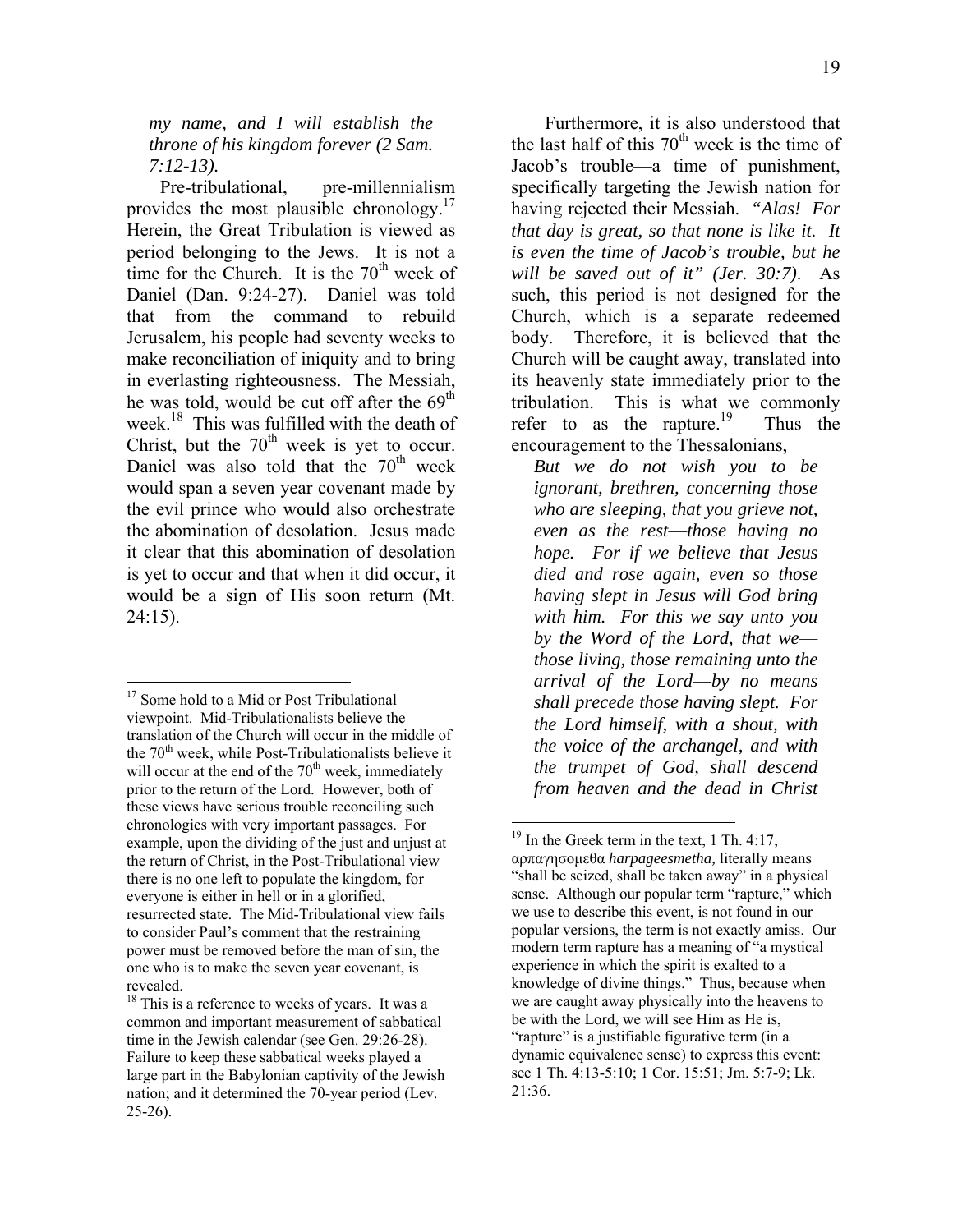*shall rise first. Then we*—*those living, those remaining*—*together, shall be caught up with them in the clouds, to meet the Lord in the air; and so shall we ever be with the Lord. Therefore comfort one another with these words (1 Th. 4:13-18).* 

Paul had discussed these things with the Thessalonians, but false teachers had crept into the congregation and contradicted his instructions, telling them they had missed the gathering and that they were actually in the Day of the Lord, the seventieth Week. Therefore Paul wrote to them again, carefully explaining the chronology of these future events. First the apostasy; then He that restrains the evil (the Holy Spirit) will allow the son of perdition (the antichrist) to be revealed; then is the Day of the Lord.

*Now we beseech you, brothers, touching the arrival of our Lord Jesus Christ, and our gathering together unto him, so that you be not quickly shaken from your mind, nor disturbed, neither by spirit, nor by speech, nor by epistle as from us, as that the day of the Lord is come. Let no one deceive in any way, because [that day shall not come] except the apostasy come first, and the man of sin is revealed, the son of perdition, the one opposing and exalting himself against all that is called God or that is worshiped; so that he sits in the temple of God, setting himself forth as God. Don't you remember that when I was yet with you, I used to tell you these things? And now you know the thing restraining, so that he be revealed in his own season. For the mystery of lawlessness already works*—*only there is one that restrains now, until he be taken out of the midst, and then shall be revealed the lawless one (whom the Lord Jesus* 

*shall slay with the breath of his mouth, and bring to naught by his glorious appearance), of whom whose coming is according to the working of Satan with all power and signs and lying wonders, and with all deceit of unrighteousness for them that perish; because they did not receive the love of the truth, that they might be saved. And, therefore, God sends to them a working of error, that they should believe a lie; that they all might be judged*—*those who did not believe the truth, but had pleasure in unrighteousness (2 Th. 2:1-12).* 

The promise and prophetic statement that those of the Philadelphian Church Age would be kept from the hour of trial about to come upon the whole world, to try them that dwell upon the earth, cannot, in itself, be considered conclusive evidence as to the pre-tribulational taking away of the Church—indeed, no single passage can be used in such a manner for any subject or doctrine—but this passage certainly lends strong evidence to this view. In a context speaking to this coming time of judgment, Paul told the Thessalonians that they were, *"not appointed unto wrath, but to obtain salvation by our Lord Jesus Christ" (1 Th. 5:9)*; and speaking of this time, Jesus instructed believers *"Be watchful, always, praying that you might be able to escape"*  the Great Tribulation *(Lk. 21:36)*.

# *To the church in Laodicea*

*And unto the angel of the church of the Laodiceans write;* 

*These things saith the Amen, the faithful and true witness, the beginning of the creation of God; I know thy works, that thou art neither cold nor hot: I would thou wert cold or hot. So then because thou art lukewarm, and neither cold nor hot, I will spue thee out of my mouth.*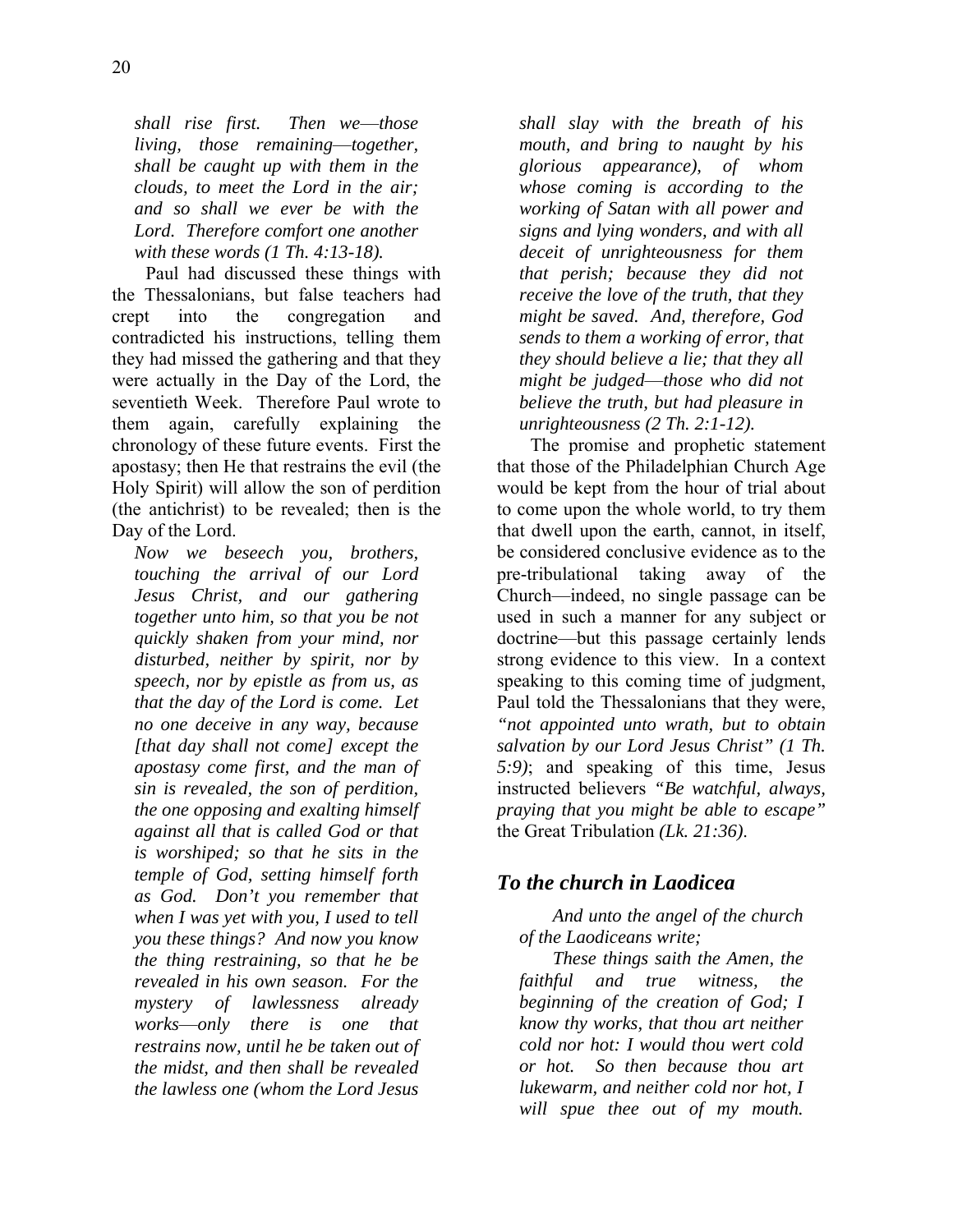*Because thou sayest, I am rich, and increased with goods, and have need of nothing; and knowest not that thou art wretched, and miserable, and poor, and blind, and naked: I counsel thee to buy of me gold tried in the fire, that thou mayest be rich; and white raiment, that thou mayest be clothed, and that the shame of thy nakedness do not appear; and anoint thine eyes with eye salve, that thou mayest see.* 

*As many as I love, I rebuke and chasten: be zealous therefore, and repent. Behold, I stand at the door, and knock: if any man hear my voice, and open the door, I will come in to him, and will sup with him, and he with me. To him that overcometh will I grant to sit with me in my throne, even as I also overcame, and am set down with my Father in His throne. He that hath an ear, let him hear what the Spirit saith unto the churches (Rev. 3:14-21).* 

To the church at Laodicea, those who had fallen into a lukewarm testimony of the faith, Jesus is *"the Amen, the faithful and true witness, the beginning of the creation of God."* A statement designed both to convict them and to portray Himself as the example in service and life. To the victors of this seventh and final church, He promised they would be granted *"to sit with me in my throne, even as I also overcame, and am set down with my Father in His throne;"* once again a restoration. Adam had been a co-ruler and shared a deep intimate fellowship with the Lord.

#### *Laodicea, the historic city*

Not far from Phrygia, Colosse, and Hierapolis, Laodicea was located in the Lycus valley, about forty miles southeast of Philadelphia and forty miles east of Ephesus. Settled along the bustling eastern

trade route from Ephesus, it was home to many trading banks and manufacturers of wool carpets and clothing. It was a city very proud of its wealth and affluence, Ramsay called it the City of Compromise. Here too, was another seat of Asklepios worship and thus, another medical school. Centuries later, Cicero would live here and write several of his letters.

Jesus describes the historic church of Laodicea as nothing less than apostate in both word and deed.<sup>20</sup> It is a church no longer concerned with sound theology. Their concern was for the luxuries of material life. Appropriately, the name Laodicea means "laity rules," which in the historic context means "people rule." This is a rebellious church that has little regard for its elders, its pastors. It is a renegade church in pursuit of personal satisfaction.

As with each of the seven churches, the Lord's comments are tailored to their peculiarities. Here, he gives not one word of praise; nothing good is said about them. Rather, he indicts their faith for being *"lukewarm . . . neither cold nor hot."* Certainly the Laodiceans would have understood the meaning of this statement. Not far from town were a number of extraordinary hot springs; by the time their waters reached town they were lukewarm, tepid, not fit to drink. Thus, he said *"I will spue thee out of my mouth."* His words are strong; the Greek term for spue εμέσαι *(emesai)* is the term from which we get the word emesis. It meant to vomit or reject with disgust. Who enjoys a lukewarm beverage? Aside from the unsavory taste, it breeds bacteria.

Laodicea was the exact opposite of Smyrna. Christians in Laodicea took glory in, and bragged of, their material wealth. The persecuted saints in Smyrna lost their

<sup>&</sup>lt;sup>20</sup> Apostasy (see 1 Tim. 4:1-3; 2 Tim. 3:1-8, 4:1-4; 2 Pet. 2 & 3; 1 Jn. 2:18-19; 2 Jn. 7-11).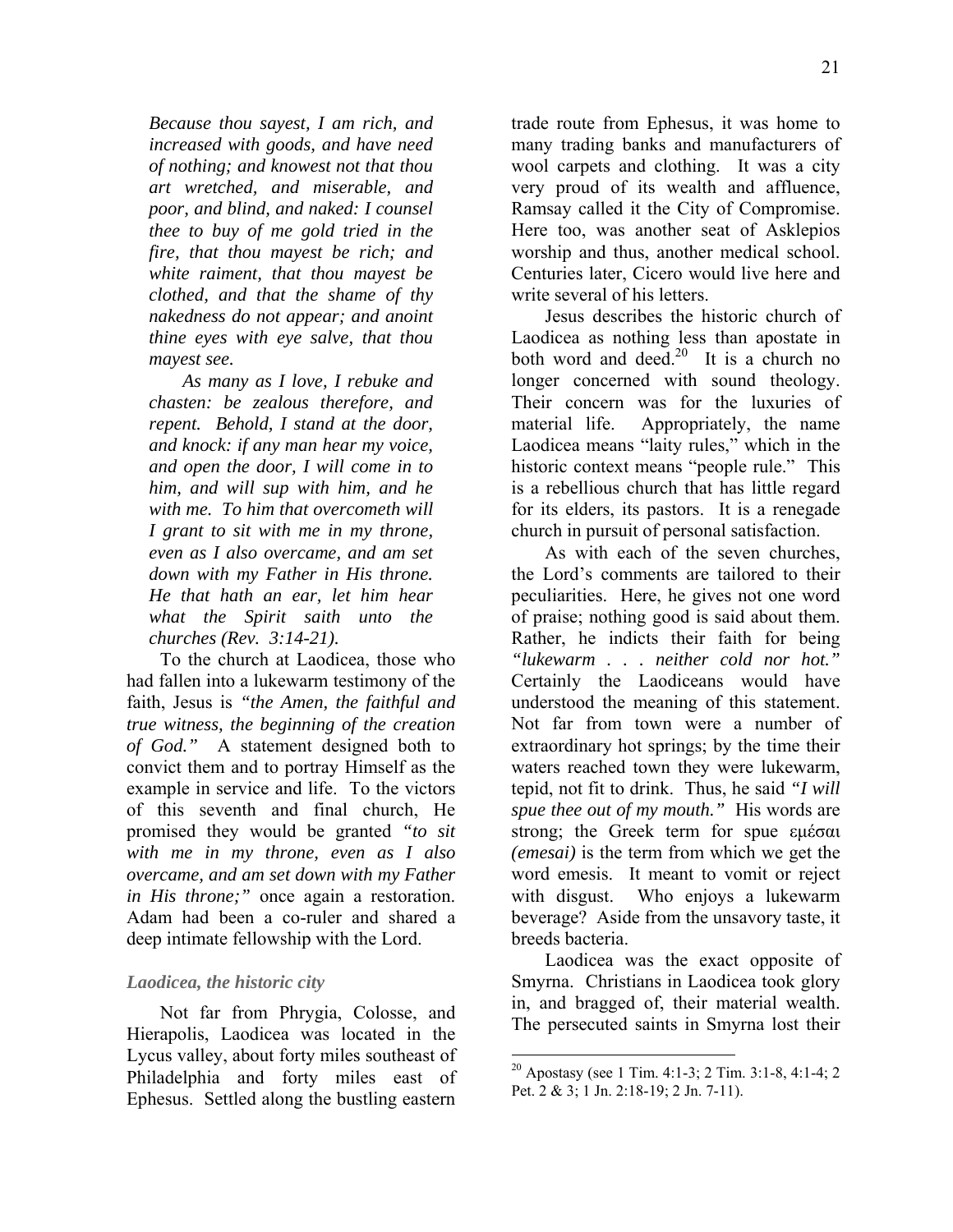worldly possessions; many lost their lives for their faith. The believers in Smyrna served as role models for the faith; not so the Laodiceans. They were very pleased with their personal financial success; the Lord was not impressed. His words were stern. Thus, it is worth noting the special rebuke He has for each of their prized possessions.

As for their material wealth, being rich and increased with goods, and in need of nothing, He told them to *"buy of me gold tried in the fire, that thou mayest be rich."* The Laodiceans produced very rare and expensive black wool which was used for making fine garments. To this he said, buy from me *"white raiment, that thou mayest be clothed, and that the shame of thy nakedness do not appear."* They manufactured a special powder as well, which, when mixed with a certain medium served as a medicinal eye salve. He said, *"anoint thine eyes with eye salve, that thou mayest* see."

Someone has paraphrased this message as such: "All that you have, all that is so precious to you, that which is the center of your life, means nothing to me. It has no value toward your future state. Buy from me, without price, that which is needed. Put to use the very medicine for which you are famous." As we might recall, the Lord gave a similar message to Israel: *"Everyone that thirsts, come to the waters, and he that has no money, come, buy and eat. Yes. Come, buy wine and milk without money and without price" (Isa. 55:1)*. Eventually these lukewarm, non-committed Christians of Laodicea were exterminated in a great massacre. In the end, their wealth was of no value.

# *The prophetic portrait of the church in Laodicea*

Now we arrive at the purpose for including this chapter among these critiques in the practical theology of  $21<sup>st</sup>$ Century Western Christendom. Laodicea is the prophetic picture of the Church in the last days. We are in the last days. We are Laodicea. Any honest look at the modern Western Church and Western culture will see the Laodicean state of mind.

The Western culture is wealthy beyond belief. We are the world leaders in luxurious items and medical supplies. Our churches are wealthy as well. When compared to other cultures, even the majority of those living on government assistance in our culture are rich. They have plenty to eat, a closet full of clothes, a roof over their heads and indoor plumbing. They have a cell phone, a big, flat screen TV and cable, air conditioning, and a nice car in the driveway. All this and they don't even have to work.

Truly, we are rich and increased with goods and have need of nothing. In our culture, even in many churches, one's success is measured by his financial statement. It is quite telling that the greatest health issue among our "poor" is obesity. We are the modern embodiment of Laodicea. We are the fulfillment of this prophetic passage.

This is especially true of American culture where, although we comprise a mere 5% of the world's population, we are among the largest consumers of manufactured goods, the niceties of life, and advanced healthcare. Of course, we appease ourselves with the idea that God has blessed us because of our righteous heritage and commitment to Christian ethics. Because we are the product of God's blessing, we take great national and personal pride in our material possessions, which, after all, we have earned. Slick looking, fast talking, Bible toting, preachers and televangelists, on the airwaves 24/7, affirm our God-given right to these blessings. They sell books and sermons,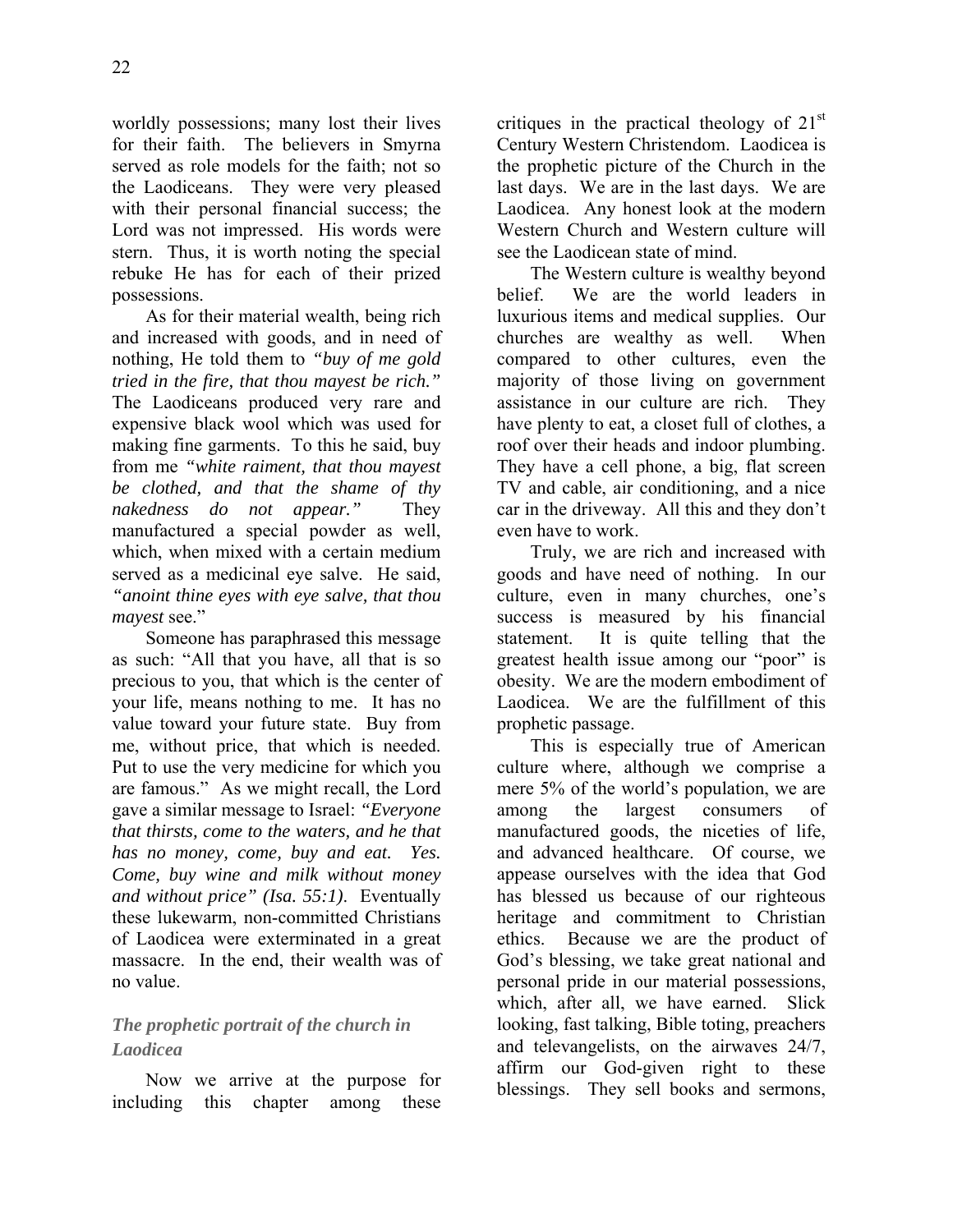seminars explaining just how Christians can, and are meant to, receive financial rewards.

But I submit that this is a facade. It is the prosperity theology of Laodicea. Outwardly, most followers of evangelical orthodoxy reject this health and wealth gospel as fallacious; but inwardly, and behind closed doors, they likely admire it, practice it, and rely upon it as truth. Like Laodicea, this self-deception is nothing more than a mask covering the ugly face of misplaced trust, which, like that of the Laodiceans, is placed in self, wealth, materialism, and a medical system promising impossible cures.

A prime example of this opulence within the Church can be clearly observed by simply comparing the yearly missionary budget (of nearly any local church in America) with the total sums spent on worldly excesses by its parishioners. Then, to further make the point, divide the total of these worldly excesses into separate categories; it is likely that even the individual categories will top the missionary expenditures. It is just as likely that certain families alone, within the church, will have personal excessive expenditure that top the entire church's missionary fund. Some topics that might fit well into these categories of excess could be extravagant vacations, expensive dinners, ball games, expensive jewelry, elegant clothing, luxurious motor vehicles, recreational flying, mansion-like houses, luxurious church buildings, ad nauseam.

In general, the average church member in America finds more pleasure in, and gets more excited about, sporting events than evangelism. And no doubt, he finds a greater sense of fulfillment in his patriotic fervor than in discipleship. Frankly, he is more concerned with his IRA, stock options, 401K, and retirement plan, than with his spiritual life or missionary work.

Am I saying that all luxuries, material goods, wealth and entertainment are wrong or sinful? Of course not; but I am saying they are clearly out of perspective. When as much, or more, concern is given to such trivial activities and luxuries and sports than is given to spiritual matters, it is a good indication that we do not know how *"wretched . . . and miserable and poor and blind and naked"* we are.

Furthermore, to counterbalance this lust for wealth (perhaps for no other reason than merely to placate our consciences), we have developed a legalistic mindset that, at least outwardly, seeks the ethical reformation of society. Laying aside true efforts of evangelism, achieved by the testimony of personal example, we exert vast amounts of energy on socio-political reform. It is echoed from our pulpits, on Christian television and radio programs, books are written about it; we have demonstrations and protests. We even form alliances with Christian heretics that we might further pursue this self-serving, temporal agenda. We are so dogmatically bent on, and content with, the mere sociopolitical reform of our society that we pursue it even at the expense of those whom we actually would seek to convert. Sadly, I fear it is not society's conversion, or even reform, that we truly seek with our pharisaical legalism; but we seek, merely, to placate our consciences.

Basking in the luxury of material wealth, the historic Laodicean Christian community was content and proud of its success. They were fat and sassy and without conviction. But this temporal, pseudo-happiness, coupled with their spiritual ignorance, resulted in spiritual lethargy and indifference. They are we. We are them. We are delusional and do not know just how *"wretched . . . and miserable and poor and blind and naked"* we were.